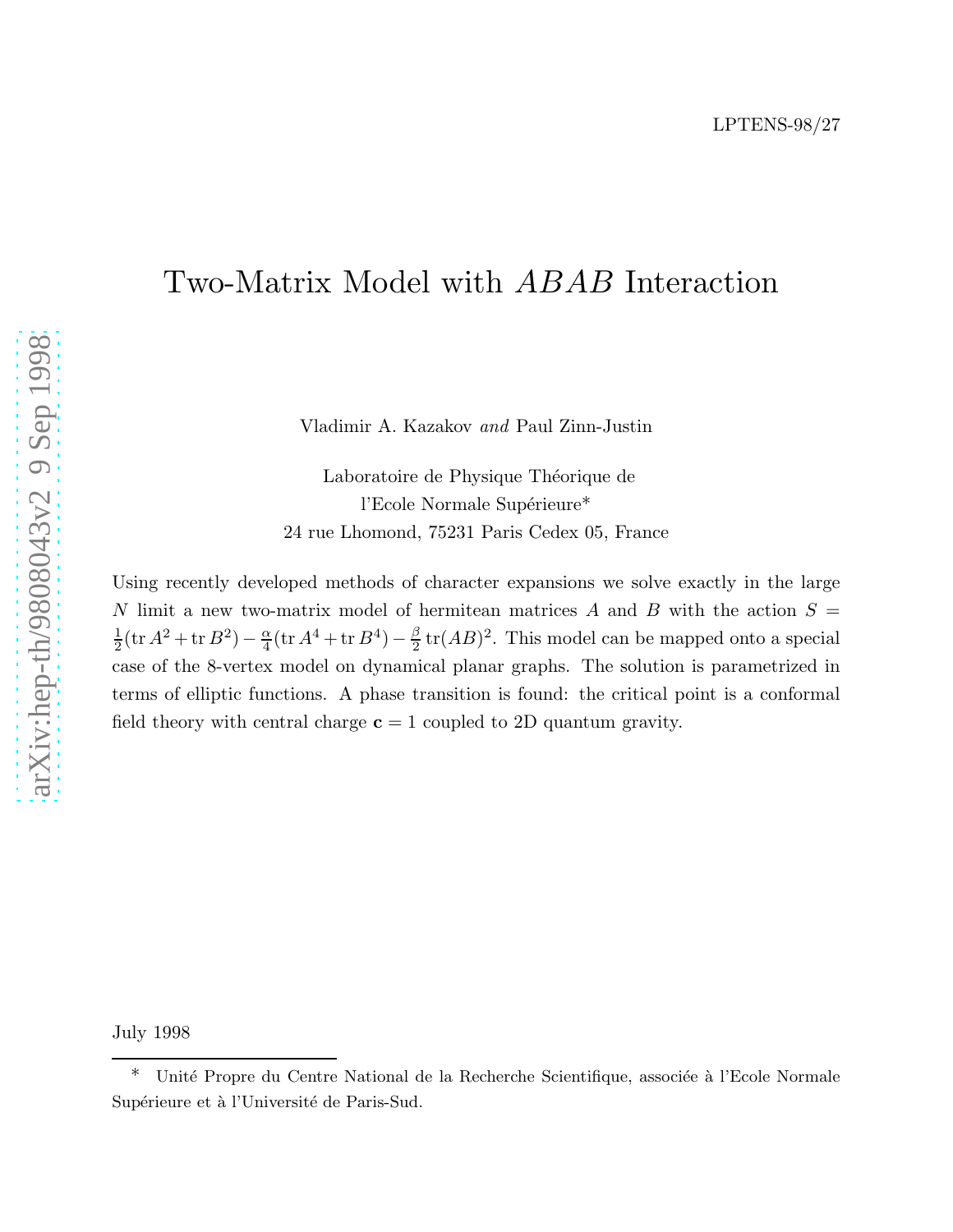#### <span id="page-1-0"></span>1. Introduction

Matrix models a proven to be a powerful tool in the study of various mathematical and physical problems, such as random geometry and enumeration of graphs, strings and two dimensional quantum gravity, chaos and mesoscopic systems, statistical mechanics of spins on random lattices etc.

The list of solvable matrix models is not very long. Solvability is usally connected to reducing the number of relevant degrees of freedom from  $\sim N^2$  to  $\sim N$ , for matrices of size  $N \times N$ . Two basic and very important examples are given by the one matrix model with the partition function:

$$
Z_{1MM}(\alpha) = \int dM \, \exp N \left[ -\frac{1}{2} \operatorname{tr} M^2 + \frac{\alpha}{4} \operatorname{tr} M^4 \right] \tag{1.1}
$$

and the two matrix model:

$$
Z_{2MM}(\alpha, \beta) = \iint dA \, dB \, \exp N \left[ -\frac{1}{2} (\text{tr} \, A^2 + \text{tr} \, B^2) + \frac{\alpha}{4} (\text{tr} \, A^4 + \text{tr} \, B^4) + \frac{\beta}{2} \, \text{tr}(AB) \right] \tag{1.2}
$$

where the integrals go over the  $N \times N$  hermitean matrices M, A, B. We consider here the frequently used quartic non-linearities in the matrix potentials, although one could have a more general potential.

The large N limit of these models is perturbatively equivalent to the planar (or spherical) Feynman graph expansion and describes interesting physical systems. The first one is related to the problems of enumeration of planar graphs [\[1](#page-23-0)] and was proposed as a model of pure 2D gravity [\[2](#page-23-0),[3\]](#page-23-0); the second, solved in the planar limit in[[4](#page-23-0)] and[[5\]](#page-23-0) describes the Ising model on random dynamical planar graphs[[6\]](#page-23-0). It is clear that the exact solvability of any natural generalizations or modifications of these models could be very useful in various physical and mathematical applications.

We present in this paper a very natural solvable generalization of the two matrix model given by the following integral:

$$
Z(\alpha, \beta) = \iint dA \, dB \, \exp N \left[ -\frac{1}{2} (\text{tr} \, A^2 + \text{tr} \, B^2) + \frac{\alpha}{4} (\text{tr} \, A^4 + \text{tr} \, B^4) + \frac{\beta}{2} \, \text{tr} (AB)^2 \right] \tag{1.3}
$$

The only difference with the conventional two-matrix model (1.2) resides in the last term in the matrix potential. This "little" modification will turn out to be very important.

First of all, this new model cannot be solved by the same method as the old matrix models: the Itzykson–Zuber–Harish Chandra [\[7](#page-23-0),[4\]](#page-23-0) formula is not applicable here to reduce it to an eigenvalue problem. In order to avoid this problem, we shall apply a character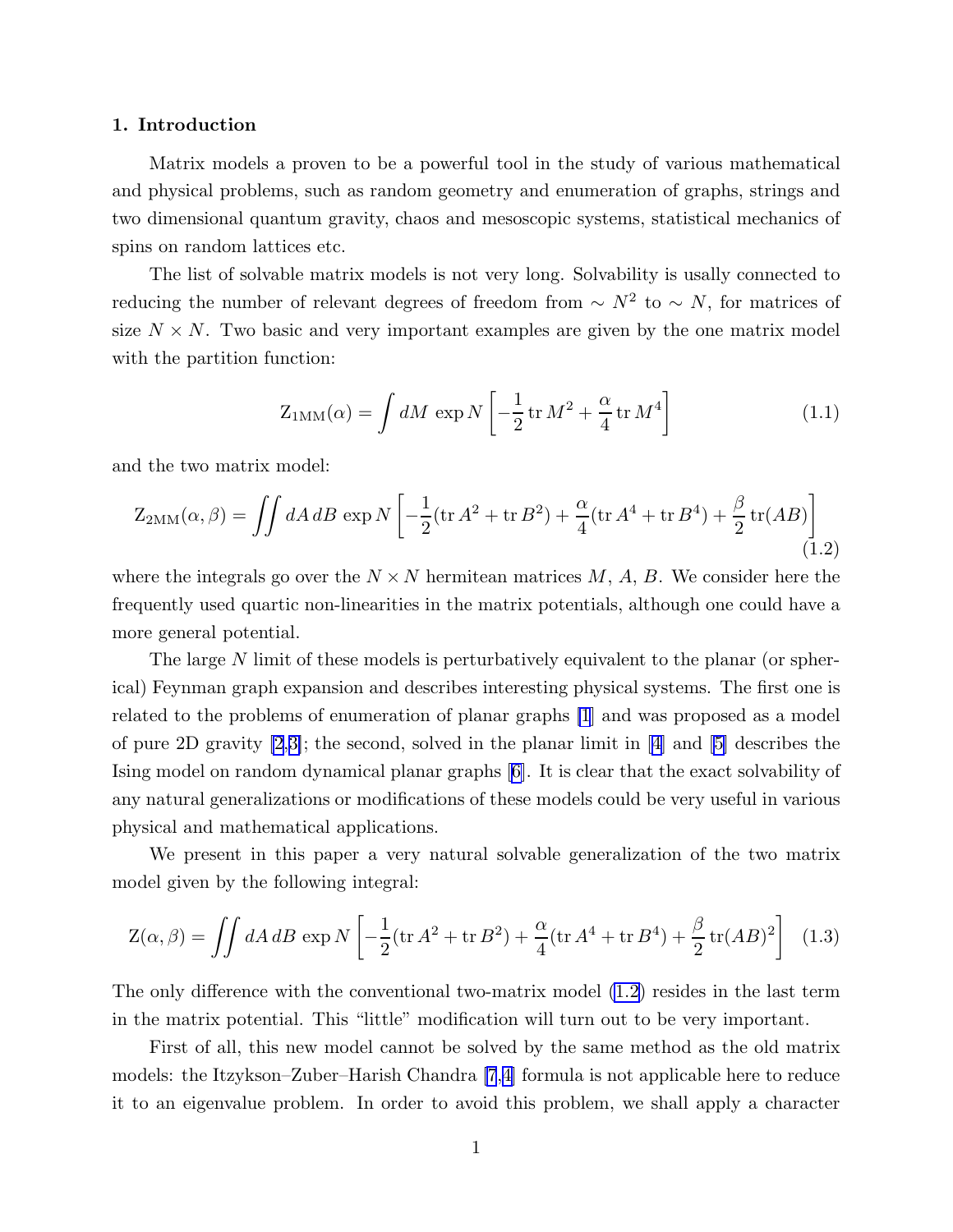<span id="page-2-0"></span>expansion method, which was worked out in connection with the matrix models in the papers[[8\]](#page-23-0), [\[9](#page-23-0)], [\[10](#page-23-0)] where it was successfully applied to the investigation of 2D  $\mathbb{R}^2$  gravity [\[9](#page-23-0)] and the enumeration of branched coverings [\[10](#page-23-0)]. The basic point of this method is the reduction of the degrees of freedom (from  $\sim N^2$  to  $\sim N$ ) in terms of highest weights of representations in the character expansion. It is a sort of Fourier transform for the matrix variables. The large N limit allows to apply the saddle point approximation for the highest weight distribution (one looks for the most probable Young tableau). Here, following the idea of [\[11](#page-23-0)], we shall use a double saddle point on both eigenvalues and highest weights.

Second, the planar graph expansion for the model [\(1.3\)](#page-1-0) corresponds to a different statistical mechanical system than the Ising spins on a random dynamical lattice of the conventionaltwo matrix model ([1.2](#page-1-0)). The  $\phi^4$ -type planar diagrams of the model consist from the intersecting and self-intersecting closed paths of 2 different colours (see fig. 1). The colouring contributes to the entropy and thus describes some spin degrees of freedom.



Fig. 1: A typical graph in the expansion of the two matrix model with ABAB interaction. The two matrices  $(A, B)$  are represented by two colours (green, red).

Alternatively, this statistical model model can be mapped on a special case of the *8-vertex model* on random dynamical graphs. To see it let us set  $X = A + iB$ ; X is an arbitrary complex matrix, and the model can be recast as a one-matrix model:

$$
Z(b, c, d) = \int dX dX^{\dagger} \exp N \left[ -\frac{1}{2} \operatorname{tr}(XX^{\dagger}) + b \operatorname{tr}(X^2 X^{\dagger 2}) + \frac{c}{2} \operatorname{tr}(XX^{\dagger})^2 + \frac{d}{4} \operatorname{tr}(X^4 + X^{\dagger 4}) \right]
$$
\n(1.4)

Since  $X$  is complex, the propagators carry arrows, and the three vertices reproduce the well-known configurations of the 8-vertex model. Here, the three corresponding weights  $b$ ,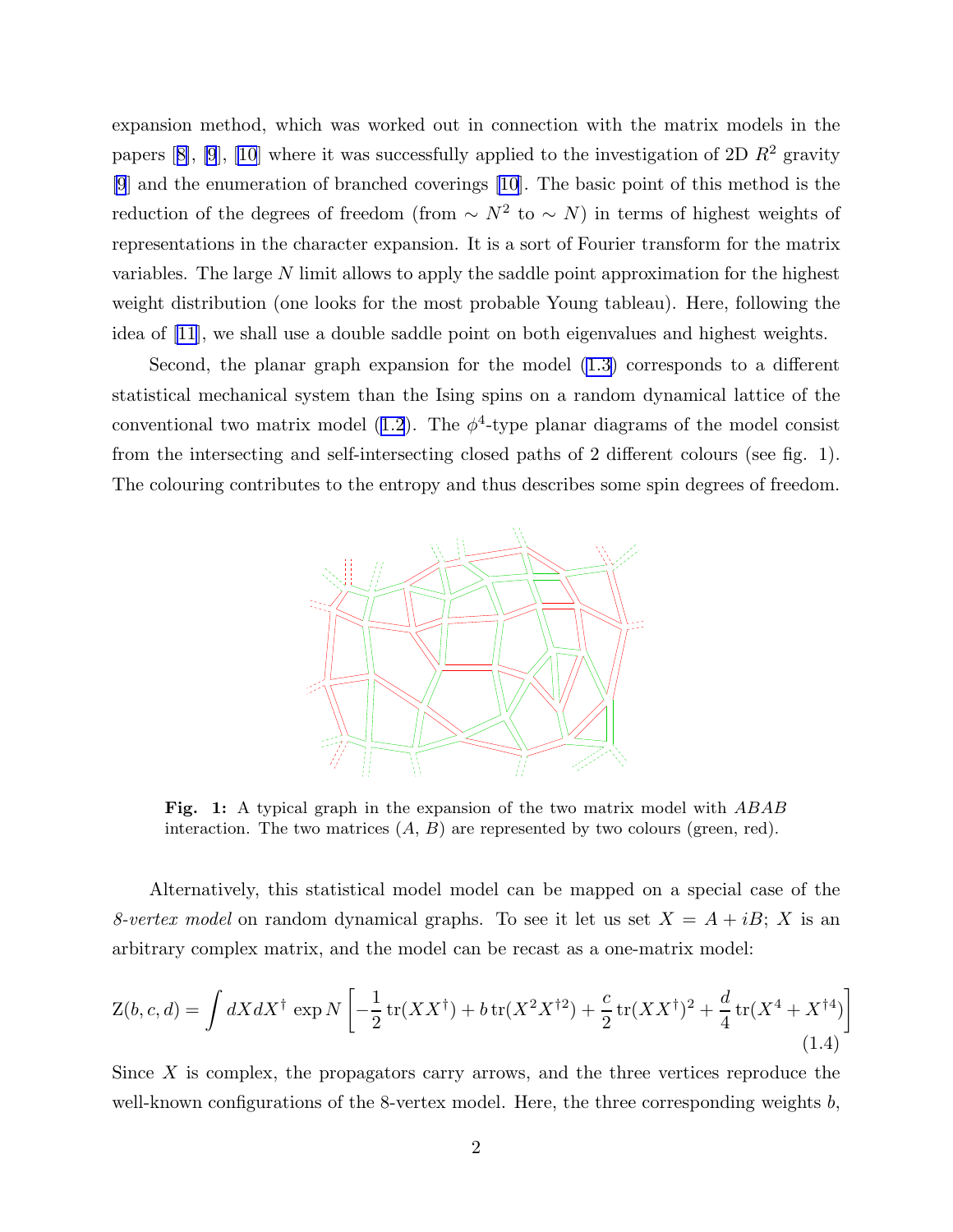c, d are not independent, since they are related to  $\alpha$  and  $\beta$  by<sup>1</sup>:

$$
b = \frac{\alpha + \beta}{8}
$$

$$
c = d = \frac{\alpha - \beta}{8}
$$

On a regular lattice, the 8-vertex model is critical when the weight  $d$  goes to zero, so that we are left with the *6-vertex model*. In the standard parametrization of the 6-vertex model (see for example[[12](#page-23-0)])

$$
a = \sin \frac{\lambda}{2} (\pi - \theta)
$$

$$
b = \sin \frac{\lambda}{2} (\pi + \theta)
$$

$$
c = \sin \lambda \pi
$$

$$
d = 0
$$

where  $\alpha$  and  $\dot{\beta}$  are the weights of two vertices which are indistinguishable after coupling to gravity (they are related to each other by a rotation of  $\pi/4$ ); therefore  $\theta = 0$ . For any value of  $0 \leq \lambda \leq 1$ , the model has a continuum limit which is a conformal field theory with central charge  $c = 1$ , and can be described by a free massless compactified boson, with radius  $R = \sqrt{\frac{1-\lambda}{2}}$  (up to some duality transformations<sup>2</sup>).

We expect a similar critical behaviour in our two matrix model, but modified by the presence of 2D gravity[[13\]](#page-23-0). This is indeed what we shall find at the critical point of our model, which occurs for  $\alpha_* = \beta_* = 1/(4\pi)$ . It corresponds to the 6-vertex model at the point where the weight of  $(XX^{\dagger})^2$  vanishes:  $c = 0$ , or  $\lambda = 1$ . The 6-vertex model coupled to gravity has already been studied in[[14\]](#page-23-0) and shown to be equivalent to the standard formulation of the vortex-free compactified boson coupled to gravity [\[15](#page-23-0)], with a radius of compactification

$$
R = \frac{1 - \lambda/2}{\sqrt{2}}
$$

which is different from the one on the flat square lattice<sup>3</sup>. For our critical point,  $\lambda = 1$  and we find a radius  $R = 1/(2\sqrt{2})$ , i.e. one half of the Kosterlitz–Thouless radius. But the

 $2$  Here, we assume that going from the 6-vertex model to the 8-vertex model correponds to perturbing the free boson with a *magnetic* operator of charge  $\pm 4$ . The Kosterlitz–Thouless phase transition occurs at  $\lambda = 0$ , as it should be.

 $3$  This is a sign that the radius of compactification is a function of both the weights (i.e. of the parameter  $\lambda$ ) and the geometry of the lattice. We thank I. Kostov for pointing out the discrepancy of radii to us.

 $<sup>1</sup>$  To have the three independent constants, one would have to introduce an additional inter-</sup> action  $\gamma \text{ tr}(A^2B^2)$ .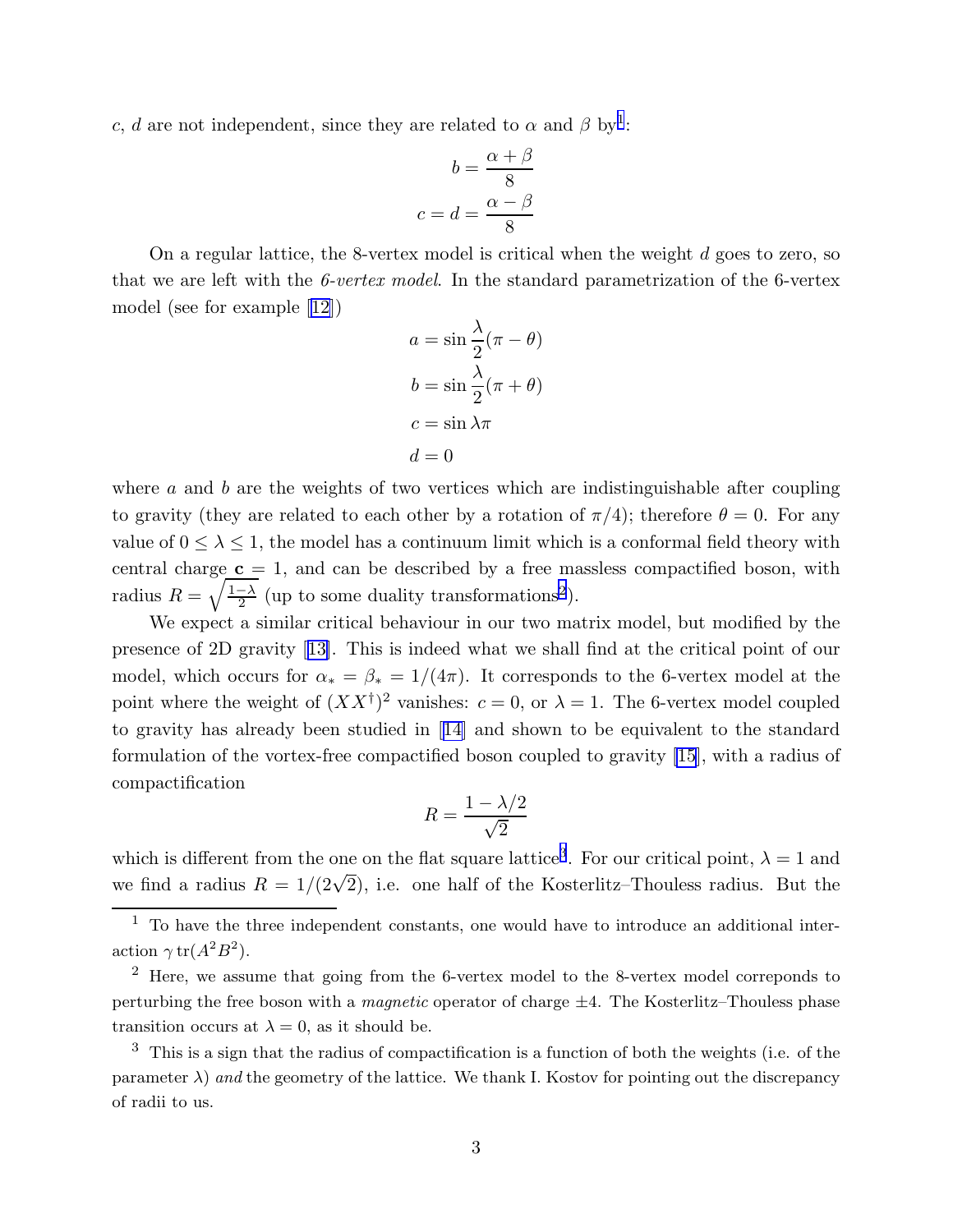ABAB model is not limited to the 6-vertex model: it also displays off-critical behaviour correponding to a particular "slice" of the full 8-vertex model.

The plan of the article is as follows: in section 2 we shall apply the character expansion method to reduce the model to the sum over highest weights of the  $GL(N)$  character expansion. We then derive the saddle point equations for the density of highest weights and eigenvalues, which yield equations defining the characters and the loop averages in the planar limit.

In section 3 we solve the saddle point equations in terms of incomplete elliptic integrals and fix the parameters of the solution by matching it to the large highest weight asymptotics.

In section 4 we find the critical line (of the thermodynamical limit of large lattices) and the critical point of the phase transition. We also describe the critical behaviour around the critical point, analyse some correlation functions and find the string susceptibility.

The section 5 is devoted to conclusions.

Finally, the appendices contain a detailed study of three particular lines in our twoparameter  $(\alpha, \beta)$  family of models; they are the lines given by  $\alpha = 0$ ,  $\beta = 0$ , and  $\alpha = \beta$ .

#### 2. The model and its representation by a character expansion.

#### *2.1. Definition of the model.*

The two-matrix model with *ABAB* term is given by the partition function

$$
Z(\alpha, \beta) = \iint dA \, dB \, \exp N \left[ -\frac{1}{2} (\text{tr} \, A^2 + \text{tr} \, B^2) + \frac{\alpha}{4} (\text{tr} \, A^4 + \text{tr} \, B^4) + \frac{\beta}{2} \, \text{tr} (A B)^2 \right] \tag{2.1}
$$

where A and B are hermitean  $N \times N$  matrices. Here  $\alpha$  and  $\beta$  are positive constants to have positive weights in the diagrammatic expansion; of course, as usual in matrix models in connection with quantum gravity, the analytic continuation from  $\alpha, \beta < 0$  to  $\alpha, \beta > 0$ which allows to define the integral (2.1) only makes sense at  $N \to \infty$ .

As already mentioned in the introduction, there is no obvious way to do the integration over the relative "angle"  $\Omega$  between the two matrices A and B, because no formula is known for the integral over the unitary group  $\int d\Omega \exp[ctr(A\Omega B\Omega^{\dagger})^2]$ . To circumvent this problem, we use a character expansion of the term  $\exp[N\frac{\beta}{2}]$  $\frac{\beta}{2}$ tr $(AB)^2$ ] as a class-function of AB: representations of  $GL(N)$  are parametrized by their *shifted highest weights*  $h_i =$  $m_i + N - i$  ( $i = 1...N$ ), where the  $m_i$  are the standard highest weights. Then one has

$$
Z(\alpha, \beta) \sim \sum_{\{h\}} (N\beta/2)^{\#h/2} \frac{\Delta(h^{\text{even}}/2)}{\prod_{i} (h_i^{\text{even}}/2)!} \frac{\Delta((h^{\text{odd}} - 1)/2)}{\prod_{i} ((h_i^{\text{odd}} - 1)/2)!}
$$

$$
\iint dA \, dB \, \exp N\left[ -\frac{1}{2} (\text{tr}\,A^2 + \text{tr}\,B^2) + \frac{\alpha}{4} (\text{tr}\,A^4 + \text{tr}\,B^4) \right] \chi_{\{h\}}(AB)
$$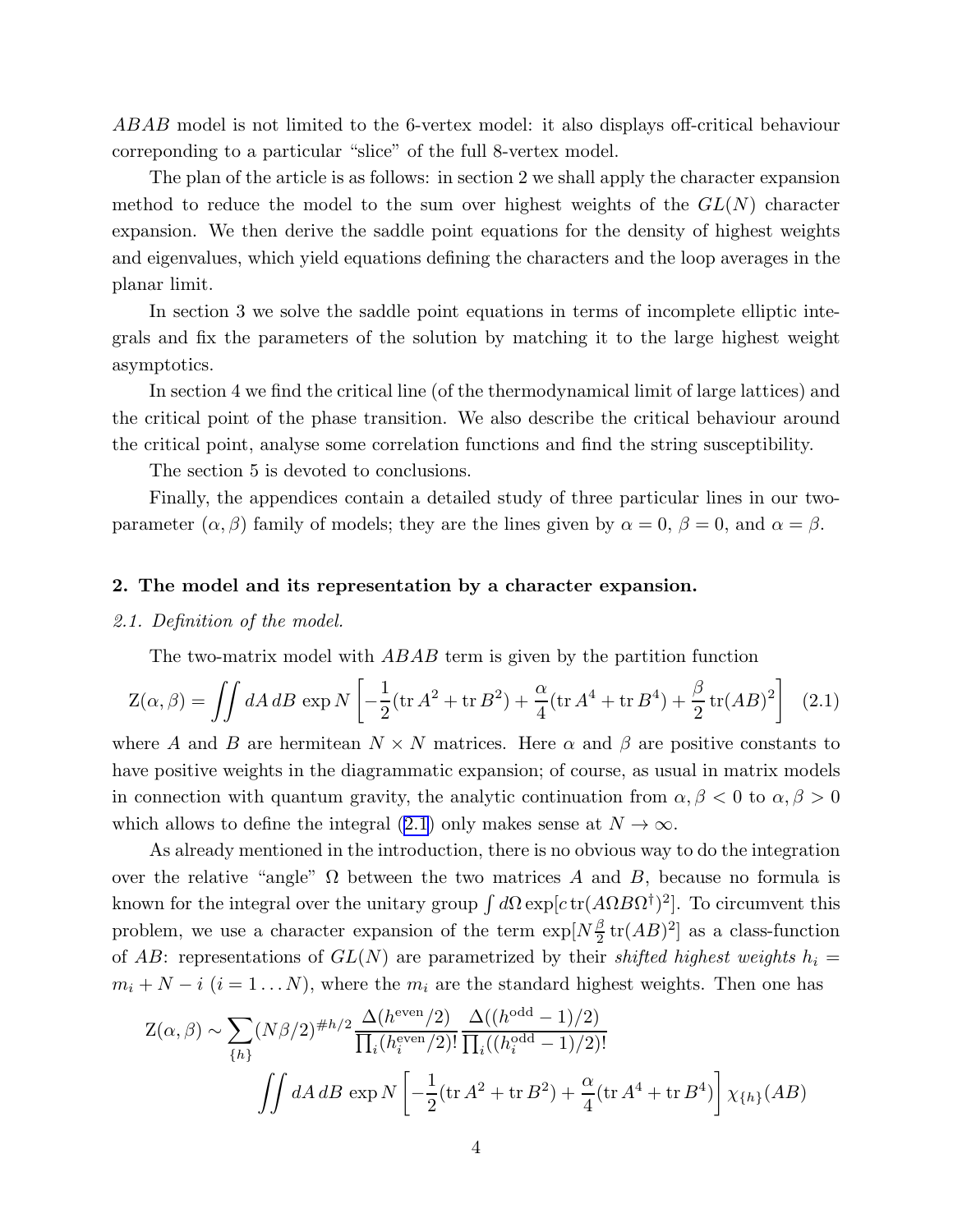<span id="page-5-0"></span>where the sum is over all integers  $h_i$  that satisfy  $h_1 > h_2 > \ldots > h_N \geq 0$ , and  $\# h =$  $\sum m_i = \sum h_i - \frac{N(N-1)}{2}$  is the number of boxes of the Young tableau.  $\Delta(\cdot)$  is the Van der Monde determinant,  $\chi_{\{h\}}$  is the  $GL(N)$  character associated to the set of shifted highest weights  $\{h\}$ , and the  $h_i^{\text{even}/\text{odd}}$  $i$ <sup>even/odd</sup> are the even/odd  $h_i$ , which must be in equal numbers. It is now possible, using character orthogonality relations, to integrate over the relative angle between  $A$  and  $B$ ; this leads to a separation into one-matrix integrals:

$$
Z(\alpha, \beta) \sim \sum_{\{h\}} (N\beta/2)^{\#h/2} c_{\{h\}} [R_{\{h\}}(\alpha)]^2
$$
 (2.2)

where  $c_{\{h\}}$  is a coefficient:

$$
c_{\{h\}} = \frac{1}{\prod_{i} \lfloor h_i/2 \rfloor! \prod_{i,j} (h_i^{\text{even}} - h_j^{\text{odd}})}
$$

and  $R_{\{h\}}(\alpha)$  is the one-matrix integral

$$
R_{\{h\}}(\alpha) = \int dM \,\chi_{\{h\}}(M) \exp N \left[ -\frac{1}{2} \operatorname{tr} M^2 + \frac{\alpha}{4} \operatorname{tr} M^4 \right] \tag{2.3}
$$

which appears squared in  $(2.2)$  because the contributions from the two matrices A and B are identical.

# 2.2. Study of  $R_{\{h\}}(\alpha)$

Theone-matrix integral  $R_{\{h\}}$  closely resembles what was studied in [[11\]](#page-23-0) (see in particular appendix 2), and we use the same approach. First we go over to eigenvalues:

$$
R_{\{h\}}(\alpha) = \int \prod_k d\lambda_k \,\Delta(\lambda) \det \left(\lambda_k^{h_j}\right) \exp N\left[-\frac{1}{2} \sum_k \lambda_k^2 + \frac{\alpha}{4} \sum_k \lambda_k^4\right] \tag{2.4}
$$

where  $\Delta(\lambda) = \det \left( \lambda_k^{N-j} \right) = \prod_{j < k} (\lambda_j - \lambda_k).$ 

Since we now have N degrees of freedom and an action of order  $N^2$ , we can use a saddle point method on the eigenvalues  $\lambda_k$ . In order to do so, we define the resolvent

$$
\omega(\lambda) = \left\langle \frac{\text{tr}}{N} \frac{1}{\lambda - M} \right\rangle = \frac{1}{N} \sum_{k} \frac{1}{\lambda - \lambda_k}
$$

In the  $N \to \infty$  limit, the  $\lambda_k$  form a continuous density on some support  $[-\lambda_c, \lambda_c]$ , which implies that  $\omega(\lambda)$  has a cut on  $[-\lambda_c, \lambda_c]$ . If we introduce the notation  $\psi(\lambda) = \frac{1}{2}(\omega(\lambda +$  $i0) + \omega(\lambda - i0)$ , then  $\psi(\lambda_k) = \frac{1}{N}$ ∂  $\frac{\partial}{\partial \lambda_k} \log \Delta(\lambda)$ .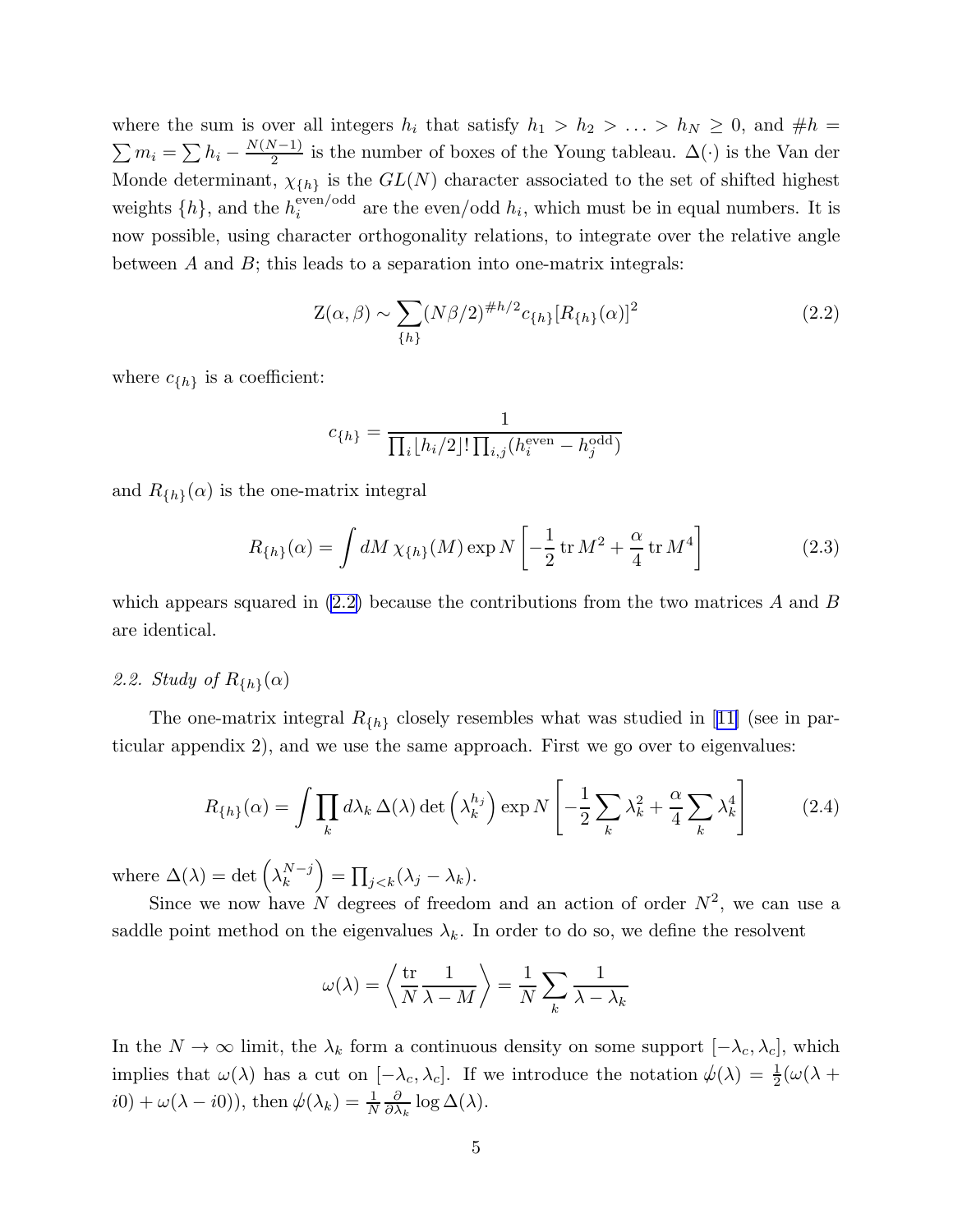<span id="page-6-0"></span>Next we want to differentiate  $\det(\lambda_k^{h_j})$  $\binom{h_j}{k}$ ; as det $(\lambda_k^{h_j})$  $\binom{n_j}{k}/\Delta(\lambda)$  is a regular function of the  $\lambda_k$  (since for example, it is a Itzykson–Zuber type integral), we can introduce another function  $h(\lambda)$  which has *the same cut* as  $\omega(\lambda)$  on  $[-\lambda_c, +\lambda_c]$  and such that

$$
h(\lambda_k) = \frac{1}{N} \lambda_k \frac{\partial}{\partial \lambda_k} \det \left( \lambda_k^{h_j} \right)
$$
 (2.5)

(we have introduced the factor  $\lambda_k$  in front of the  $\frac{\partial}{\partial \lambda_k}$  for convenience). The saddle point equation of [\(2.3](#page-5-0)) can now be written as

$$
\lambda \psi(\lambda) + \mathcal{h}(\lambda) - \lambda^2 + \alpha \lambda^4 = 0 \qquad \lambda \in [-\lambda_c, \lambda_c]
$$
 (2.6)

Here comes the key remark: as  $\omega(\lambda)$  and  $h(\lambda)$  have the same cut on  $[-\lambda_c, \lambda_c]$ , the slashes can be removed in (2.6):

$$
\lambda \,\omega(\lambda) + h^{\dagger}(\lambda) - \lambda^2 + \alpha \lambda^4 = 0 \tag{2.7}
$$

where  $h^{\dagger}$  is h on the other side of the cut  $[-\lambda_c, \lambda_c]$ . Expanding in powers of  $1/\lambda$  as  $\lambda \to \infty$ , we find:

$$
h^{\dagger}(\lambda) = -\alpha \lambda^4 + \lambda^2 - 1 - \sum_{n=1}^{\infty} \frac{1}{\lambda^{2n}} \left\langle \frac{\text{tr}}{N} M^{2n} \right\rangle \tag{2.8}
$$

## 2.3. Functional inversion and analytic structure of  $\lambda(h)$ .

In the same way as we have considered a saddle point on the eigenvalues, we shall use a saddle point on the highest weights. Before doing so, we need to understand better the analytic structure of the functions involved.

In a very similar fashion as we have defined  $\omega(\lambda)$ , we define  $H(h)$  to be

$$
H(h) = \sum_{k} \frac{1}{h - h_k}
$$

(here, since the  $h_k$  scale as N in the large N limit, we do not need a  $1/N$  factor in front). After appropriate rescaling  $h \to h/N$ , the  $h_k$  tend to a continuous density  $\rho(h)$  as  $N \to \infty$ . We shall find out that part of the density is saturated at its maximum value 1 (the same phenomenon occurs in e.g. [\[16](#page-23-0)]); therefore we define the end points  $h_1$  and  $h_2$  such that

$$
\rho(h) = 1 \qquad 0 < h < h_1
$$
\n
$$
0 < \rho(h) < 1 \qquad h_1 < h < h_2
$$

Then  $H(h \pm i0) = \frac{\text{H}}{\text{H}}(h) \pm i\pi\rho(h)$  on the cut  $[0, h_2]$ , with  $\frac{\text{H}}{\text{H}}(h_k) = \frac{1}{N}$ ∂  $\frac{\partial}{\partial h_k} \log \Delta(h)$ .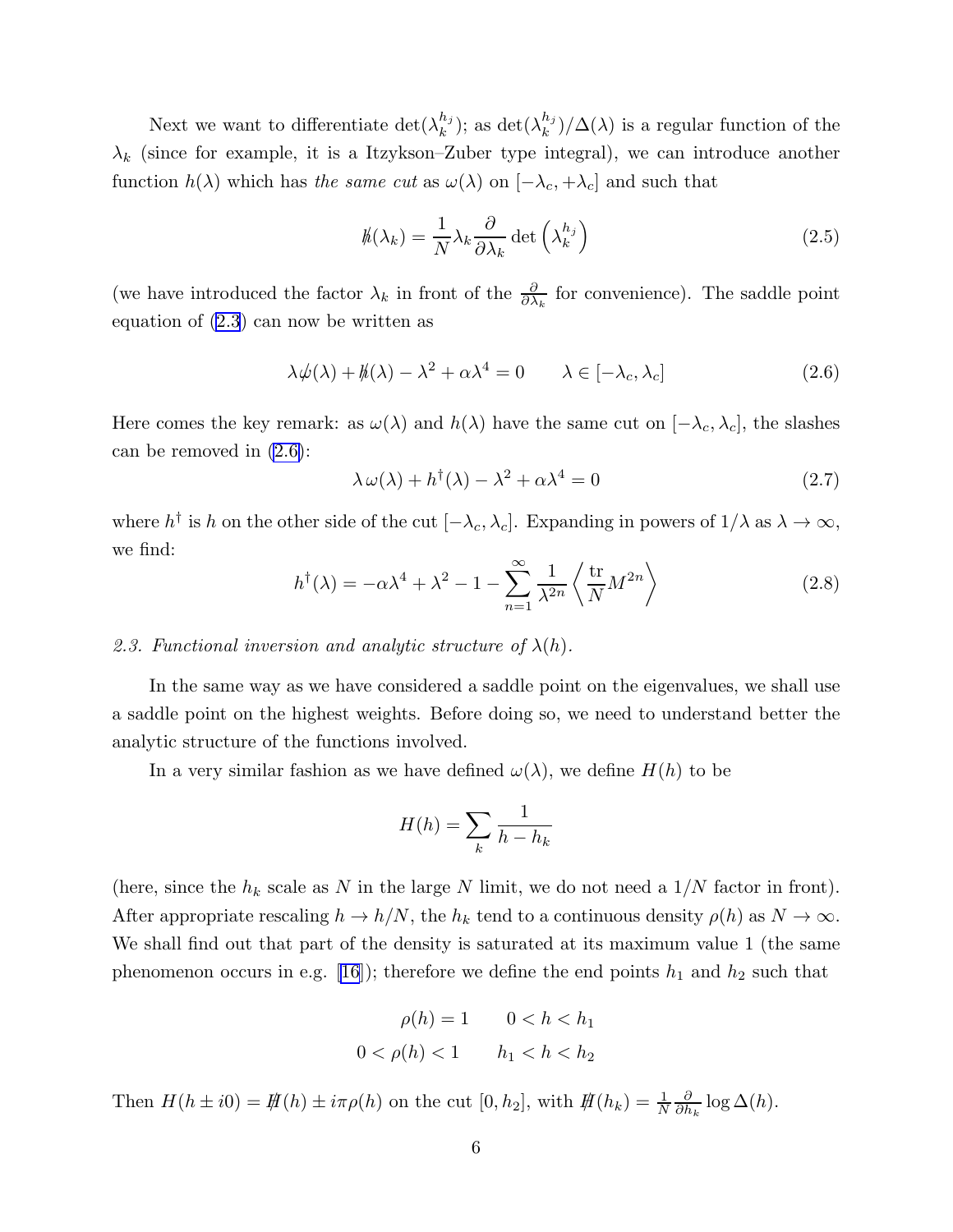<span id="page-7-0"></span>Next we introduce the function  $L(h)$  which has the same cut as  $H(h)$ , and such that

$$
\displaystyle{\not}L(h_k)=\frac{2}{N}\frac{\partial}{\partial h_j}\log\det(\lambda_k^{h_j})
$$

(the factor of 2 is due to parity reasons). If we define  $\lambda(h) = \exp(\frac{1}{2}L(h))$ , then, as proven ina similar context in the appendix 1 of [[11\]](#page-23-0),  $h(\lambda)$  and  $\lambda(h)$  are functional inverses of each other as multi-valued functions. In particuler, on all sheets of  $\lambda(h)$  such that  $\lambda(h) \to \infty$ as  $h \to \infty$ , one has, according to  $(2.8)$ ,

$$
h = -\alpha \lambda^4(h) + \lambda^2(h) - 1 - \sum_{n=1}^{\infty} \frac{1}{\lambda^{2n}(h)} \left\langle \frac{\text{tr}}{N} M^{2n} \right\rangle \tag{2.9}
$$

A similar expansion was found for large N characters in[[9\]](#page-23-0) (see also[[17\]](#page-23-0)).

Inverting the expansion (2.9) to express  $\lambda^2$  (we shall from now on always use  $\lambda^2$  and not  $\lambda$  for parity reasons) as a function of h, shows that there are two sheets that satisfy  $\lambda^2 \to \infty$  as  $h \to \infty$ : we shall call these  $\lambda_{\pm}^2$ . One of them,  $\lambda_+$  is the "physical sheet" i.e. the original function  $\lambda(h)$ . The simplest analytic structure for  $\lambda^2(h)$  is then the following: there is a semi-infinite cut  $[h_3, +\infty]$  connecting  $\lambda_+^2$  and  $\lambda_-^2$ , the finite cut  $[h_1, h_2]$ , and a possible pole/zero at  $h = 0$ . One can then show that  $\lambda^2$  satisfies:

$$
\lambda_+^2(h)\lambda_-^2(h) = \frac{h}{\alpha}e^{H(h)}\tag{2.10}
$$

The figure 2 describes this analytic structure.



**Fig. 2:** Analytic structure of  $\lambda^2(h)$ .  $\lambda^2_+(h)$  has a double zero at  $h = 0$ .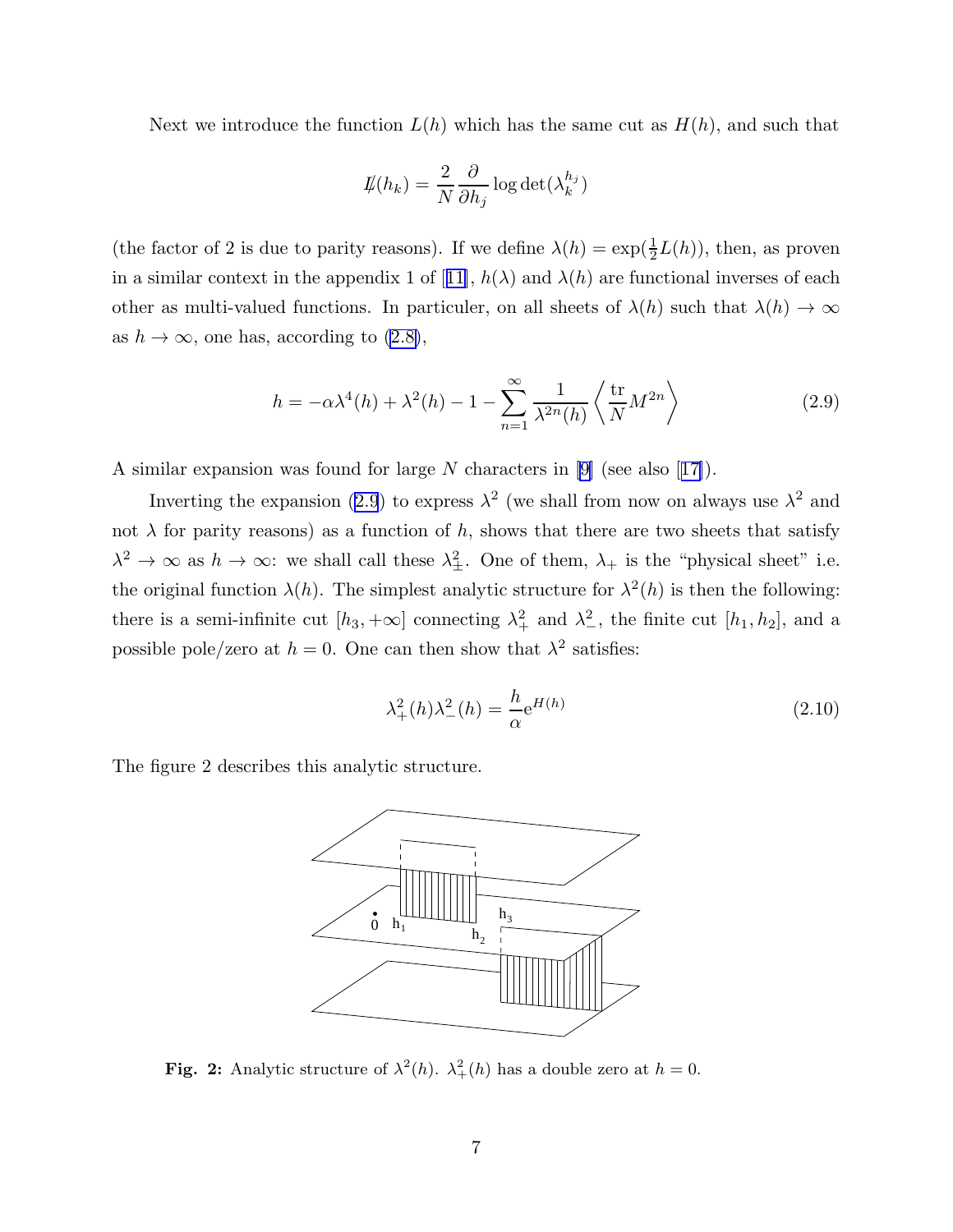# <span id="page-8-0"></span>*2.4. Saddle point equation on the highest weights*

We finally consider the saddle point equation on  $\{h\}$  in equation [\(2.2\)](#page-5-0). From [\(2.4](#page-5-0)) one infers that  $2(d/dh) \log R_h \equiv \mathcal{I}(h)$ , while  $c_{\{h\}}$  has the following large N limit:

$$
\log c_{\{h\}} = -\sum_{i} \frac{h_i}{2} \left( \log \frac{h_i}{2} - 1 \right) - \frac{1}{2} \log \Delta(h)
$$

so that, after rescaling of the  $h_i$ ,  $(d/dh) \log(c_{\{h\}}/N^{\#h/2}) = -(\frac{H(h) + \log \frac{h}{2}}{2})/2$ . Therefore the saddle point equation reads:

$$
\mathcal{L}(h) - \frac{\mathcal{H}(h)}{2} = \frac{1}{2}\log(h/\beta) \quad \forall h \in [h_1, h_2]
$$
\n(2.11)

#### 3. Solution of the saddle point equations in terms of elliptic functions.

In order to solve the saddle point equations, we need to remove the logarithmic cuts of the function  $2L(h) - H(h)$  on the physical sheet. This is achieved by defining the function  $D(h) = 2L(h) - H(h) - 3\log h + \log(h - h_1)$ . D has only two (square root type) cuts:  $[h_1, h_2]$  and  $[h_3, +\infty]$ , and it satisfies the following equations:

$$
\begin{aligned}\n\vec{p} &= \log \frac{h - h_1}{\beta h^2} \quad \forall h \in [h_1, h_2] \\
\vec{p} &= \log \frac{h - h_1}{\alpha h^2} \quad \forall h \in [h_3, +\infty]\n\end{aligned} \tag{3.1}
$$

The solution of (3.1) is given in terms of elliptic functions (for some useful formulae on elliptic functions, see [\[18](#page-23-0)]). Define  $r(h) = \sqrt{(h - h_1)(h - h_2)(h - h_3)}$  and the incomplete elliptic integral of the third kind  $(h \text{ real})$ :

$$
\Phi_{\tilde{h}}(h) = r(h) \int_{\tilde{h}+i0}^{+\infty} \frac{dh'}{(h-h')r(h')}
$$
\n(3.2)

Then  $D(h)$  is given by

$$
D(h) = \log \frac{h - h_1}{\beta h^2} - \Phi_{h_3}(h) \frac{\log(\beta/\alpha)}{i\pi} - \Phi_{h_1}(h) + 2\Phi_0(h)
$$
 (3.3)

Next define elliptic parametrizations of  $h: x$  is such that

$$
sn(x, k) \equiv sn x = \sqrt{\frac{h_3 - h_1}{h_3 - h}}
$$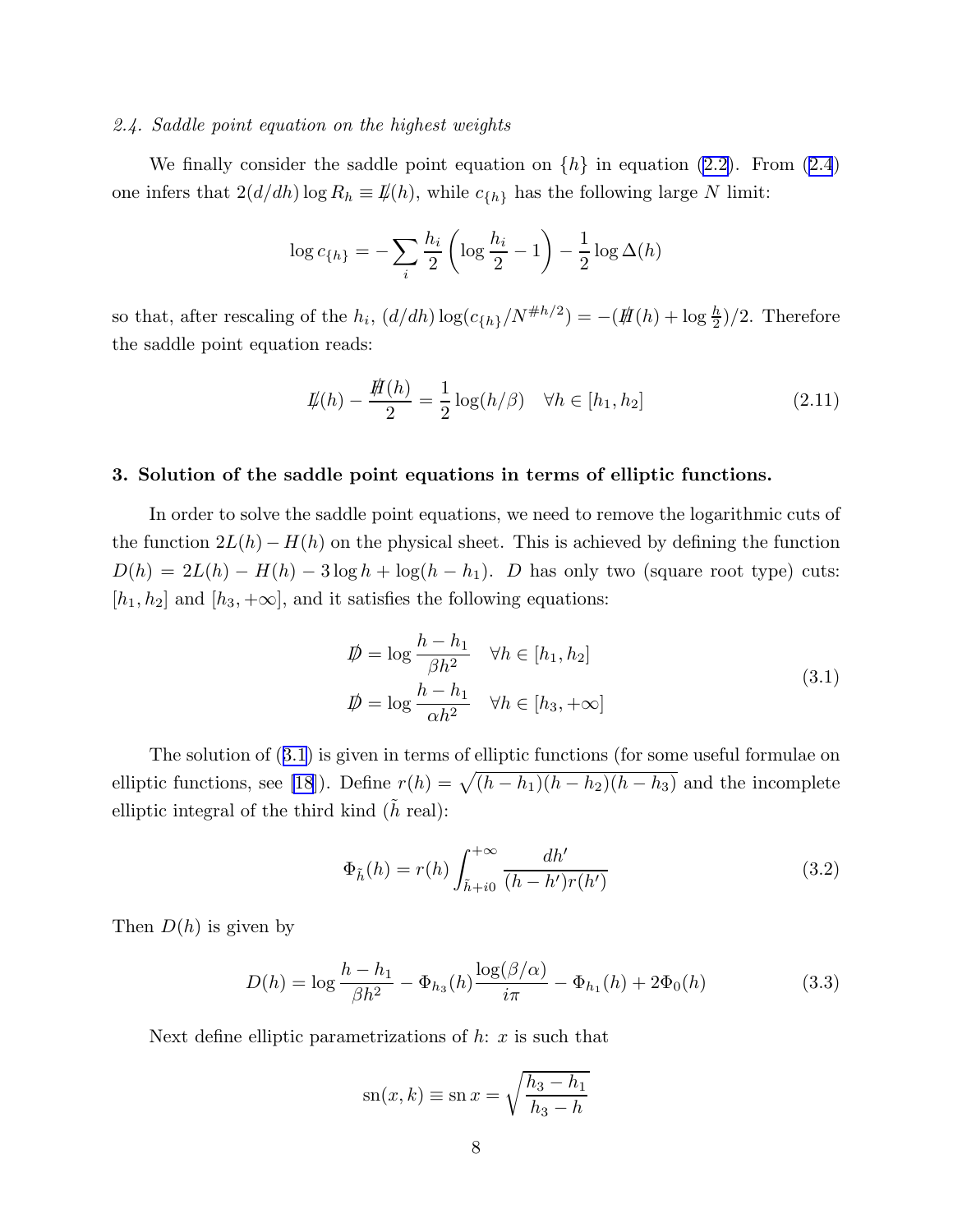<span id="page-9-0"></span>where  $k = \sqrt{\frac{h_3 - h_2}{h_3 - h_1}}$  $\frac{h_3-h_2}{h_3-h_1}$ , x is chosen such that  $0 \le \text{Re } x \le K$ ,  $-iK' \le \text{Im } x \le iK'$  (where K and K' are the quarter-periods), and  $x(h)$  has a cut on  $[h_1, +\infty]$ . Also define the rescaled Θ functions:  $Θ_a(x) = θ_a(\pi x/2K)$ , where the  $θ_a$ ,  $a = 1...4$ , are the usual θ functions. Finally, let  $Z_a(x) = (d/dx) \log \Theta_a(x)$ .

Then  $\Phi_{\tilde{h}}(h)$  is given explicitly by:

$$
\Phi_{\tilde{h}}(h) = \tilde{x} \left[ 2Z_1(x) - \frac{i\pi}{K} \right] + \log \frac{\Theta_1(x - \tilde{x})}{\Theta_1(x + \tilde{x})}
$$
\n(3.4)

where  $\tilde{x} = x(h = \tilde{h})$ .

Next we must adjust the behaviour of  $D(h)$  as  $h \to \infty$ , which will fix the unknown constants  $h_1$ ,  $h_2$ ,  $h_3$ . Starting from  $h = -\alpha \lambda^4 + \lambda^2 - 1 + O(1/\lambda^2)$  (Eq. [\(2.9\)](#page-7-0)), one proves that

$$
2L_{\pm}(h) = \log \frac{-h}{\alpha} \mp \frac{1}{\sqrt{-\alpha h}} + \frac{1}{h} + O(h^{-3/2})
$$
\n(3.5)

with  $L \equiv L_+$ . As  $h \to \infty$ ,  $x \sim \sqrt{h_3 - h_1}/\sqrt{-h}$ ; when  $x \to 0$ ,  $Z_1(x) \sim 1/x$ , so there is a divergent part in [\(3.3\)](#page-8-0) which must cancel out; this leads to the first condition:  $(x(h =$  $(0) \equiv x_0, x(h = h_1) = K, x(h = h_2 + i0) = K + iK', x(h = h_3 + i0) = iK'$ 

$$
\text{condition} \# 1: \qquad 2x_0 = K + \frac{\log(\beta/\alpha)}{\pi} K' \tag{3.6}
$$

Using (3.6) and the explicit expressions of  $\Phi_{h_1}$  and  $\Phi_{h_3}$ ,  $D(h)$  can be rewritten in the simpler form

$$
D(h) = \log \frac{h - h_1}{-\alpha h^2} - \frac{\log(\beta/\alpha)}{K} x(h) + 2 \log \frac{\Theta_1(x_0 - x(h))}{\Theta_1(x_0 + x(h))}
$$
(3.7)

or alternatively as a function of  $y \equiv x - K$ :

$$
D(h) = \log \frac{h - h_1}{-\alpha h^2} - \frac{\log(\beta/\alpha)}{K} y(h) + 2 \log \frac{\Theta_2(x_0 - y(h))}{\Theta_2(x_0 + y(h))}
$$
(3.8)

By matching the  $1/\sqrt{h}$  terms in the  $h \to \infty$  asymptotics, one obtains the second condition:

$$
\text{condition} \# 2: \qquad \qquad \Omega_1 = \frac{1}{\sqrt{\alpha(h_3 - h_1)}} \tag{3.9}
$$

We have defined:

$$
\Omega_a \equiv \frac{\log(\beta/\alpha)}{K} + 4Z_a(x_0) \qquad a = 1 \dots 4
$$

From (3.8) we obtain the expression for the density of highest weights:

$$
\rho(h) = 1 + \frac{\log(\beta/\alpha)}{i\pi K} y(h) - \frac{2}{i\pi} \log \frac{\Theta_2(x_0 - y(h))}{\Theta_2(x_0 + y(h))}
$$
(3.10)

When  $h \in [h_1, h_2], y$  is purely imaginary,  $\text{Im } y \in [0, K'],$  so that  $\rho(h)$  is real.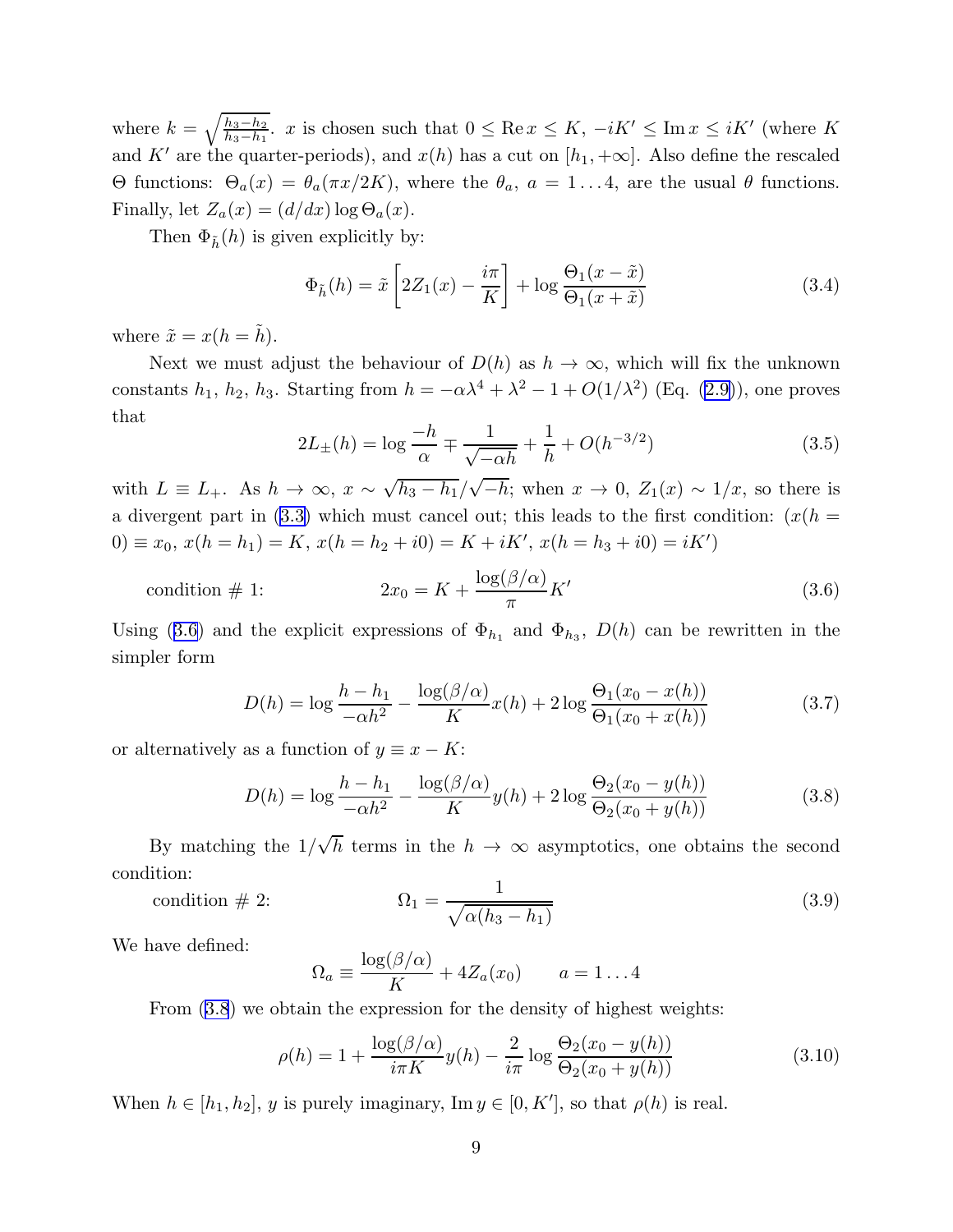

<span id="page-10-0"></span>**Fig. 3:** Density  $\rho(h)$ ,  $q = 0.1$ ,  $\alpha = \beta = 0.062674...$ 

To fix  $h_1$ ,  $h_2$  and  $h_3$ , we need a third condition, which is the normalisation of the density  $\rho(h)$ :

$$
\int_{h_1}^{h_2} dh \, \rho(h) = 1 - h_1
$$

Integrating by parts and changing variables from  $h$  to  $y$  yields:

$$
\int_0^{iK'} dy \, h(y) \left[ \frac{\log(\beta/\alpha)}{K} - 2(Z_2(y - x_0) - Z_2(y + x_0)) \right] = -i\pi \tag{3.11}
$$

As  $Z_2(y-x_0) - Z_2(y+x_0)$  is an elliptic function:

$$
\frac{1}{2} [Z_2(y - x_0) - Z_2(y + x_0)] = -Z_4(x_0) + \operatorname{cn} x_0 \operatorname{dn} x_0 \operatorname{sn} x_0 \frac{\operatorname{dc}^2 y}{1 - \operatorname{sn}^2 x_0 \operatorname{dc}^2 y}
$$

(dc  $\equiv \frac{dn}{cn}$ ). one can express (3.11) in terms of the complete elliptic integrals of the first and second kinds. The resulting equation fixes  $\alpha$ :

$$
\text{condition} \# 3: \qquad \alpha = \frac{1}{\pi \Omega_1^2} \left( E' \Omega_1 - K' \Omega_4 \frac{1}{\text{sn}^2 x_0} \right) \tag{3.12}
$$

To summarize, given  $\log(\beta/\alpha)$  and the elliptic nome  $q = e^{-\pi K'/K}$ , one can compute  $x_0$ from([3.6](#page-9-0)), then  $\alpha$  and  $\beta$  from (3.12), and finally  $h_1$ ,  $h_2$ ,  $h_3$  from ([3.9\)](#page-9-0).

#### 4. The critical line and the critical point.

We now investigate the critical properties of the model. Just as in the standard eigenvalue problem, criticality is attained when a branch point collides with a critical point (i.e. a point where the derivative vanishes), so that the square root singularity degenerates into a  $(h - h_0)^{3/2}$  behavior. If one starts with small coupling constants  $\alpha$  and  $\beta$  and then increases these constants, two phenomena can occur, which correspond to two pieces of the critical line.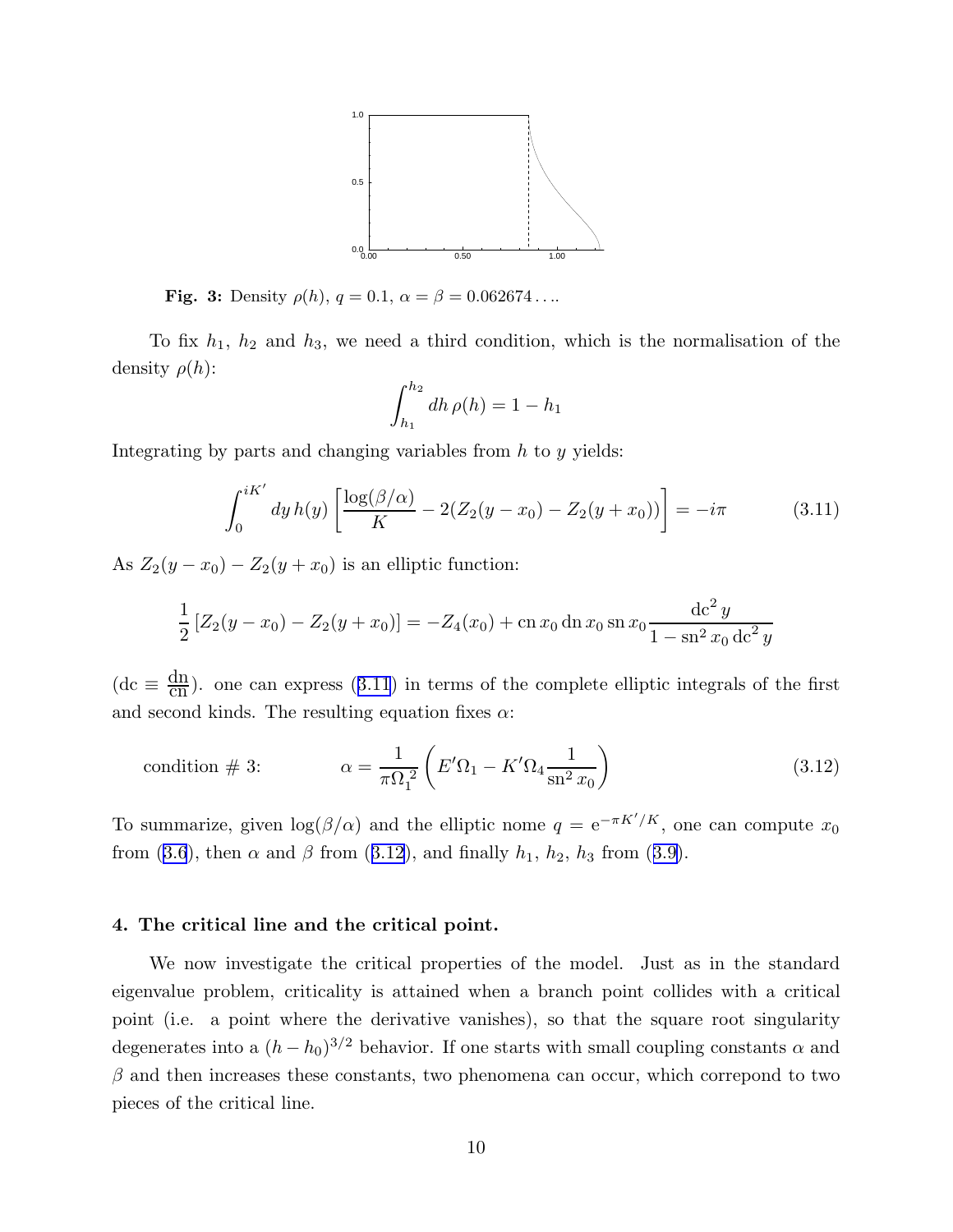## <span id="page-11-0"></span>*4.1. Criticality of type A.*

The first type of criticality appears when the singularity appears in the vicinity of  $h_3$ , i.e. at the start of the infinite cut  $[h_3, +\infty]$ . This is what happens, for example, if one fixes  $\beta$  to a small value, and increases  $\alpha$ : for  $\alpha$  smaller than a critical value  $\alpha_c(\beta)$ ,  $h_3$  is well-defined and real, but for  $\alpha > \alpha_c$  h<sub>3</sub> becomes complex, which is the sign of a change of analytic structure, and therefore of criticality.

In order to find the critical line in the  $(\alpha, \beta)$  plane, one looks at the behavior of  $D(h)$  as  $h \to h_3$ , i.e.  $x \to \pm iK'$ . The procedure is very similar to looking at the  $x \to 0$  behaviour; criticality is obtained by cancelling the  $\sqrt{h-h_3}$  term, that is when

$$
\Omega_4 = \frac{\log(\beta/\alpha)}{K} + 4Z_4(x_0) = 0\tag{4.1}
$$

(compare with [\(3.9\)](#page-9-0)).

Using [\(3.9\)](#page-9-0) one can simplify this condition:

$$
\frac{\operatorname{cn} x_0 \operatorname{dn} x_0}{\operatorname{sn} x_0} = \frac{1}{4\sqrt{\alpha(h_3 - h_1)}}
$$

and reexpress it in terms of h:

$$
\frac{h_1 h_2}{h_3} = \frac{1}{16\alpha} \tag{4.2}
$$

## *4.2. Criticality of type B.*

This time the singularity occurs at the level of the finite cut  $[h_1, h_2]$ ; this is what happens for small  $\alpha$  and increasing  $\beta$ .

Criticality is more precisely found by looking at the behaviour of  $D(h)$  as  $h \to h_2$ , i.e.  $x \to K \pm iK'$ . Cancellation of the  $\sqrt{h - h_2}$  term implies:

$$
\Omega_3 = \frac{\log(\beta/\alpha)}{K} + 4Z_3(x_0) = 0
$$
\n(4.3)

Combining it with([3.9](#page-9-0)) yields

$$
\frac{\operatorname{cn} x_0}{\operatorname{sn} x_0 \operatorname{dn} x_0} = \frac{1}{4\sqrt{\alpha(h_3 - h_1)}}
$$

or equivalently

$$
\frac{h_1 h_3}{h_2} = \frac{1}{16\alpha} \tag{4.4}
$$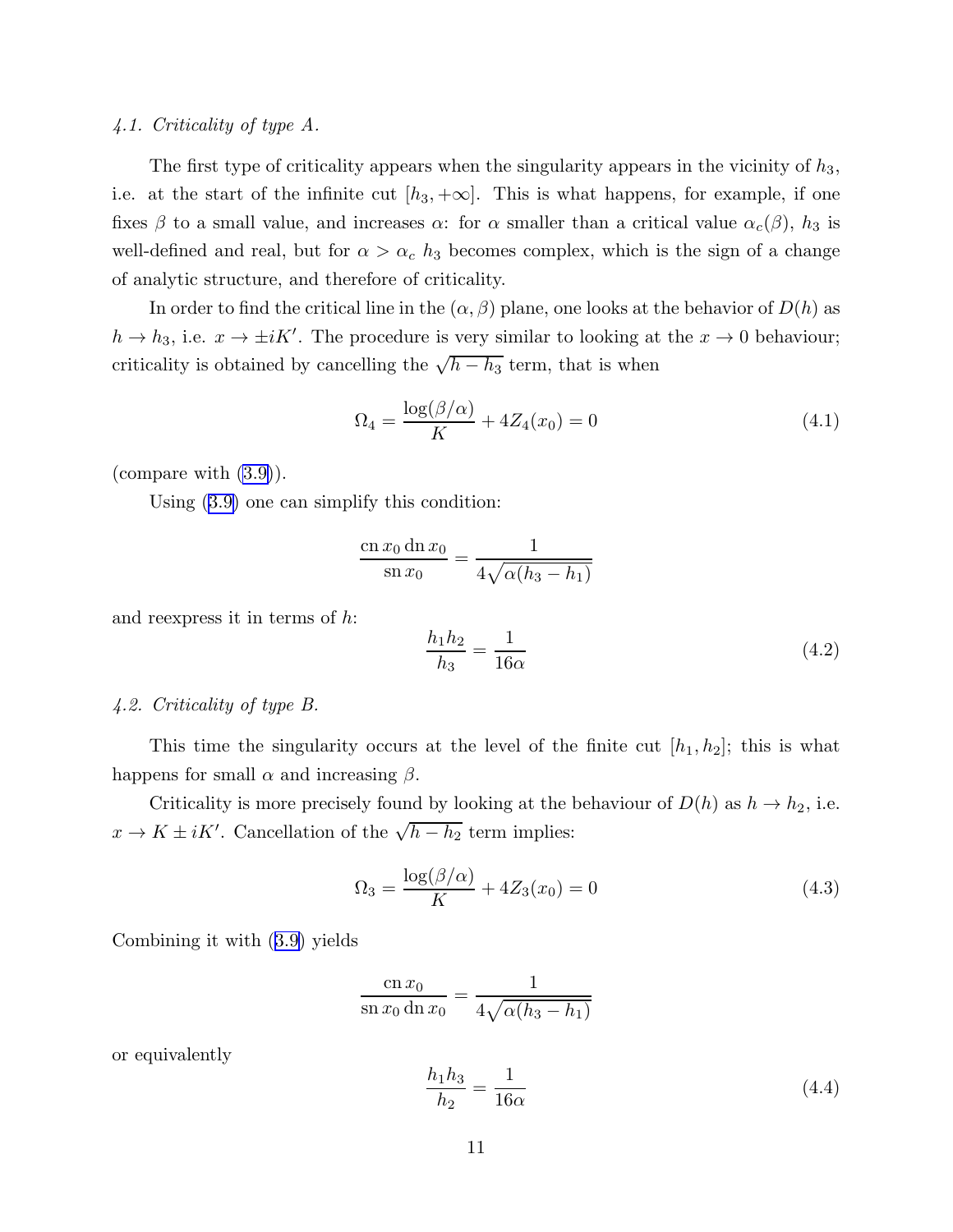#### *4.3. Double criticality: the critical point.*

Whenone imposes both ([4.2](#page-11-0)) and [\(4.4\)](#page-11-0), one finds  $h_3 = h_2$ ,  $h_1 = 1/(16\alpha)$ : the critical point correponds to the limit when the two cuts touch each other. Therefore we are in the trigonometric limit  $k \to 0$ . We also find  $\alpha = \beta$ . In this case one can solve directly the equations [\(3.1\)](#page-8-0) which combine into a single equation; the result is:

$$
D(h) = \log \frac{h - h_1}{-\alpha h^2} - 2 \log \frac{\sqrt{h_1 - h} + \sqrt{h_1}}{-\sqrt{h_1 - h} + \sqrt{h_1}} = \log \frac{h - h_1}{-\alpha} - 4 \log(\sqrt{h_1 - h} + \sqrt{h_1})
$$

$$
\rho(h) = 1 - \frac{4}{\pi} \arctan\sqrt{h/h_1 - 1}
$$

 $\rho(h)$  is zero for  $h = 2h_1$ , so one has  $h_2 = h_3 = 2h_1$ . Finally the normalisation of the density gives

$$
h_1 = \frac{\pi}{4}
$$

and therefore  $\alpha = \beta = 1/(4\pi)$ .

The critical line and the critical point have been drawn numerically on figure 4. The critical line is divided in two: the left of the critical point  $(\alpha > \beta)$  is the phase A (criticality is of type A), whereas the right  $(\beta > \alpha)$  is the phase B. Note that the trigonometric limit  $q \rightarrow 0$  is precisely the neighborhood of the critical point, and on the contrary that the hyperbolic limit  $q \to 1$  is the limit  $\alpha \to 0$  or  $\beta \to 0$ .



Fig. 4: Critical line, critical point and equipotentials of  $q$  ( $q = 0(0.03)0.6$ ) in the  $(\alpha, \beta)$  plane.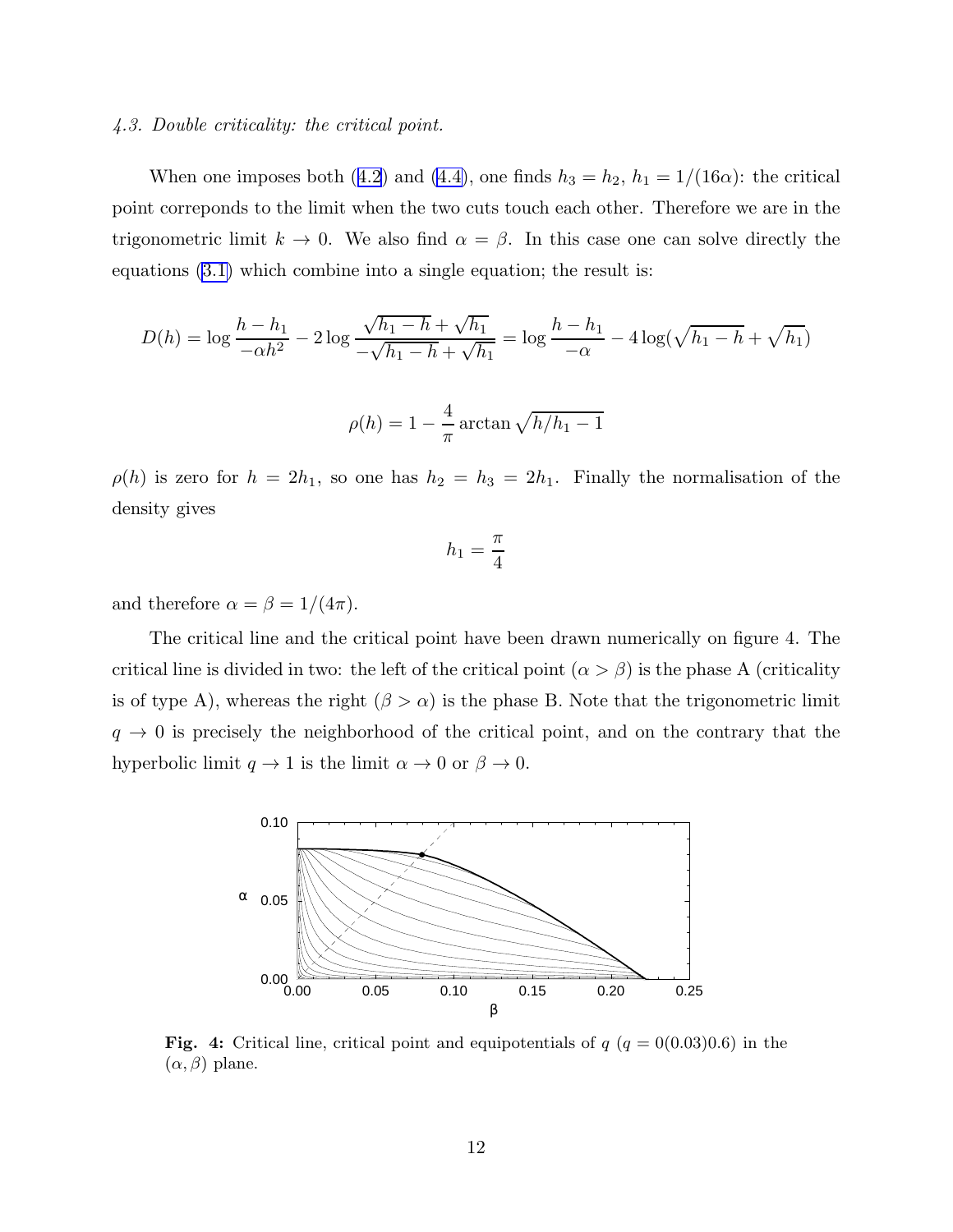<span id="page-13-0"></span>

Fig. 5:  $h_1$ ,  $h_2$ ,  $h_3$  on the critical line as a function of  $\beta$ .

To complete the picture *at the critical point*, we need to go back from D(h) to L(h), which requires to compute  $H(h)$ . In fact,  $H(h)$  is not a standard function but  $dH/dh$  is:

$$
\frac{dH}{dh} = \int_0^{h_2} \rho(h') \frac{dh'}{(h - h')^2} \n= -\frac{2}{\pi} \frac{1}{h} \sqrt{\frac{h_1}{h - h_1}} \log \frac{\sqrt{h - h_1} + \sqrt{h_1}}{\sqrt{h - h_1} - \sqrt{h_1}}
$$

This expression is sufficient to expand  $2L(h) = D(h) - H(h) + 3 \log h - \log(h-h_1)$  around the "critical point"  $h_c \equiv h_2 = h_3$ , which provides us with the loop function  $h(\lambda)$  for large loops. Only  $H(h)$  has a singularity at this point:  $dH/dh \propto \log(h - h_c)$ , and therefore  $H(h) \propto (h - h_c) \log(h - h_c)$ , or finally

$$
\lambda - \lambda_c \propto (h - h_c) \log(h - h_c)
$$

which we can invert:

$$
h - h_c \propto \frac{\lambda - \lambda_c}{\log(\lambda - \lambda_c)}
$$
\n(4.5)

We shall now study the properties of the vicinity of the critical line. In particular, we will need the exact expression for a correlation function. By functional inversion,  $\lambda(h)$  provides us with all correlation functions of the type  $\langle \text{tr } A^{2n} \rangle$ . In practice, one can easily compute  $\langle \text{tr } A^2 \rangle$  by inverting [\(2.9\)](#page-7-0) up to order  $1/\lambda^2$ :

$$
2L(h) = \log \frac{-h}{\alpha} - \frac{1}{\sqrt{-\alpha h}} + \frac{1}{h} + \left(\sqrt{\alpha} \left\langle \frac{\text{tr}}{N} A^2 \right\rangle + \frac{1}{24\alpha^{3/2}} - \frac{1}{2\sqrt{\alpha}}\right) \frac{1}{2(-h)^{3/2}} + O(h^{-2})
$$
\n(4.6)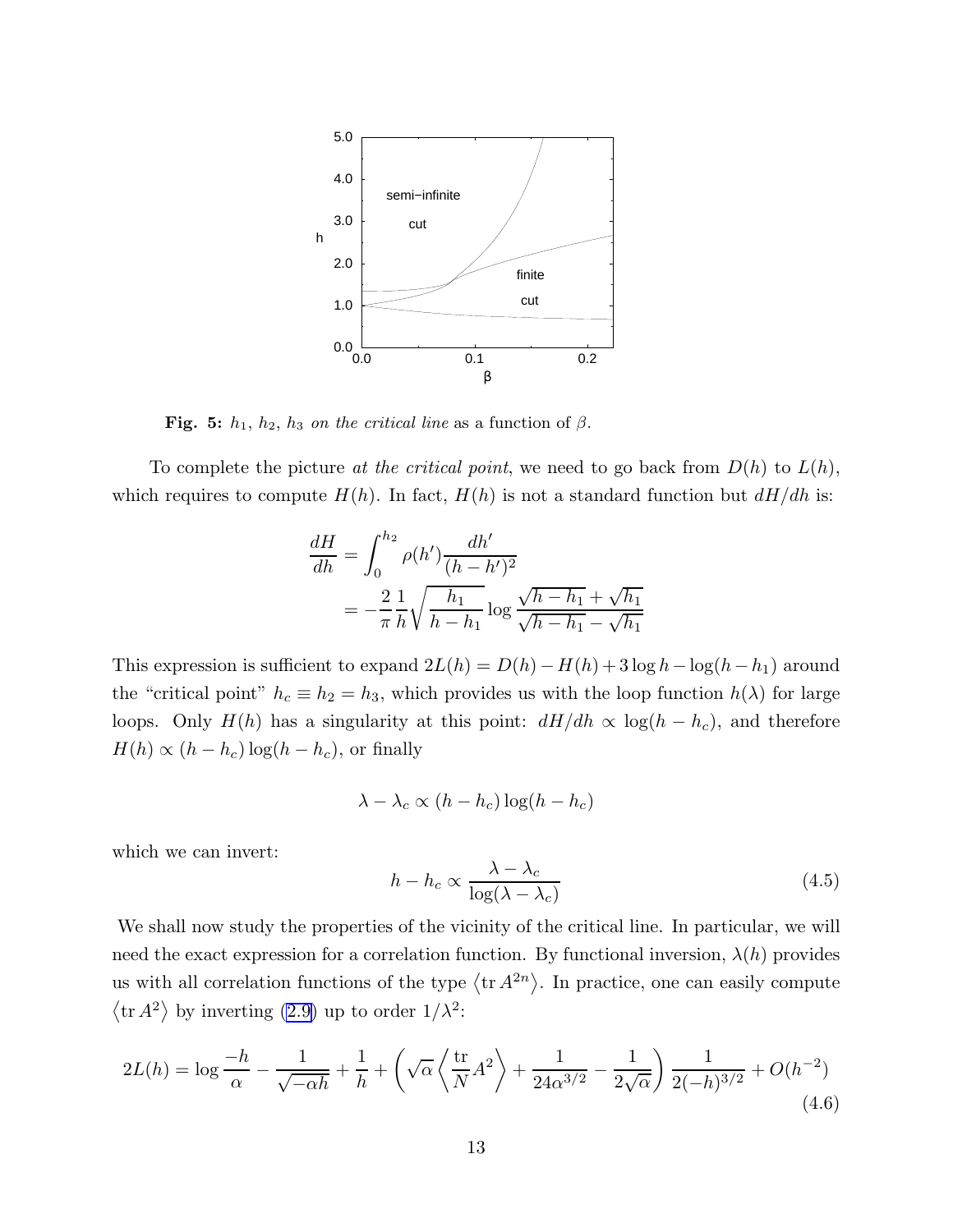<span id="page-14-0"></span>where  $L(h) = 2 \log \lambda(h)$ , and expanding the explicit expression [\(3.7\)](#page-9-0) of  $D(h)$ .

Here, we shall use another correlation function,  $\langle \text{tr}(AB)^2 \rangle$ . It is given by:

$$
\left\langle \frac{\text{tr}}{N} (AB)^2 \right\rangle = \frac{\partial}{\partial \beta} Z
$$
  
=  $\frac{1}{\beta} \left\langle \# h \right\rangle$   
=  $\frac{1}{\beta} \left[ \frac{1}{2} h_1^2 - \frac{1}{2} + \int_{h_1}^{h_2} \rho(h) h \, dh \right]$   
=  $\frac{1}{\beta} \left[ -\frac{1}{2} - \int_0^{iK'} dy \frac{d\rho}{dy} \frac{h^2}{2} \right]$  (4.7)

At this point, the calculation becomes similar to that of  $\alpha$ . The result is:

$$
\left\langle \frac{\text{tr}}{N}(AB)^2 \right\rangle = \frac{1}{\beta} \left[ -\frac{1}{2} + h_3 + \pi \frac{E'(\Omega_4/\text{sn}^2 x_0 - \Omega_1 \frac{2}{3}(2 - k'^2)) + K'\Omega_1 \frac{1}{3}(1 - k'^2)}{(E'\Omega_1 - K'\Omega_4/\text{sn}^2 x_0)^2} \right] \tag{4.8}
$$

## *4.4. Vicinity of the critical line.*

Let us suppose first that we approach the critical line at fixed slope  $s \neq 0$ : then q tends to a non-zero critical value  $q_c$ , and one can show the following facts:  $\frac{d}{dq}\alpha_{|q=q_c} = 0$ ,  $\frac{d}{dq}\left\langle\text{tr}(AB)^2\right\rangle_{q=q_c}=0$  and also  $\frac{d}{dq}h_{k|q=q_c}=0$  with  $k=1,2$  for criticality of type A,  $k=1,3$ for criticality of type B. This implies in particular that

$$
\left\langle \frac{\text{tr}}{N} (AB)^2 \right\rangle_{\text{sing}} \sim \Delta^{3/2}
$$

where  $\Delta \equiv \alpha_c - \alpha$  is the renormalized cosmological constant, and therefore the string susceptibility exponent is  $-\frac{1}{2}$  $\frac{1}{2}$ : this means that on the whole critical line except at the critical point, the continuum theory is a  $c = 0$  theory (pure gravity).

In fact, the analytic structure found around any point on the critical line in phase A (resp. B) is identical to that found for the endpoint  $\alpha = 1/12$ ,  $\beta = 0$  (resp.  $\beta = 2/9$ ,  $\alpha = 0$ ). These two particular points have been studied in detail in appendix A. The conclusion one draws from the more explicit calculations done at these points is the following: though we have in both phases a  $c = 0$  theory, for phase A the loop scaling function is the usual pure gravity loop function, whereas in phase B this function describes non-trivial loops  $(eq. (A.6)).$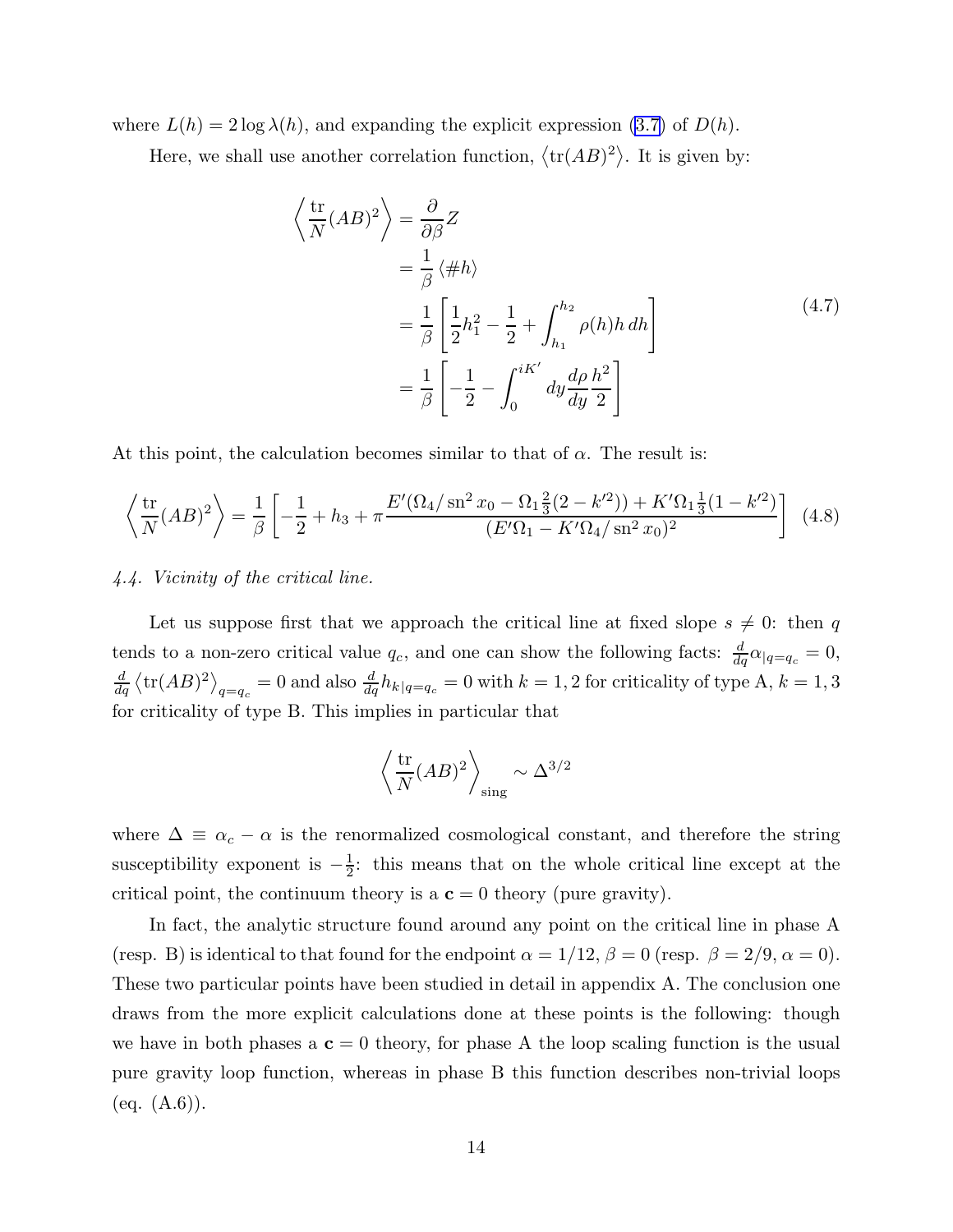#### <span id="page-15-0"></span>*4.5. Vicinity of the critical point.*

We now investigate the vicinity of the critical point  $\alpha = \beta = 1/(4\pi)$ , which is also the small q region. We refer to appendix B for details on small  $q$  expansions.

If we define the deviation from criticality

$$
\Delta \equiv 1 - 4\pi\alpha
$$

and the slope in the  $(\alpha, \beta)$  plane

$$
s \equiv \frac{\log(\beta/\alpha)}{4\pi}
$$

then we obtain up to order  $q^3$  the equation defining q in terms of  $\alpha$  and  $\beta$ :

$$
\Delta = 2s + 8q^2 \log q^{-1} + 2s^2 \log^2 q^{-1} + 4q^2 - 4s^2 \tag{4.9}
$$

We can find from here the shape of the critical line near the critical point. It is given by the equation:

$$
\frac{d}{dq}\Delta = 16q \log q^{-1} - \frac{4s^2}{q} \log q^{-1} = 0\tag{4.10}
$$

or

$$
q = \pm s/2 \tag{4.11}
$$

for  $\beta < \alpha$  and  $\beta > \alpha$ , respectively. One can check (using the last two expansions of (B.3)) that it fits well the conditions([4.1\)](#page-11-0) and [\(4.3\)](#page-11-0).

In particular, this implies that the slope of this line at the critical point is:

$$
\frac{d\alpha}{d\beta} = \frac{1}{1 - 2\pi} \tag{4.12}
$$

Itis possible to expand ([4.8](#page-14-0)) around  $q = 0$ ; the result is of the form

$$
\left\langle \frac{\text{tr}}{N} (AB)^2 \right\rangle = c_1 + c_2 s + c_3 s^2 \log^2 q^{-1} + c_4 s^2 \log q^{-1} + c_5 q^2 \log q^{-1} + c_6 s^2 + c_7 q^2 \tag{4.13}
$$

where the coefficients  $c_i$  are given in appendix B.

For  $s = 0$ , from  $(4.9) \Delta \propto q^2 \log q^{-1}$ , and the singular part of  $(4.13)$  yields

$$
\left\langle \frac{\text{tr}}{N} (AB)^2 \right\rangle_{\text{sing}} \propto \frac{\Delta}{\log \Delta} \tag{4.14}
$$

that is a zero string susceptibility exponent, plus logarithmic corrections. This is characteristic of a  $c = 1$  model coupled to gravity [\[19](#page-23-0)].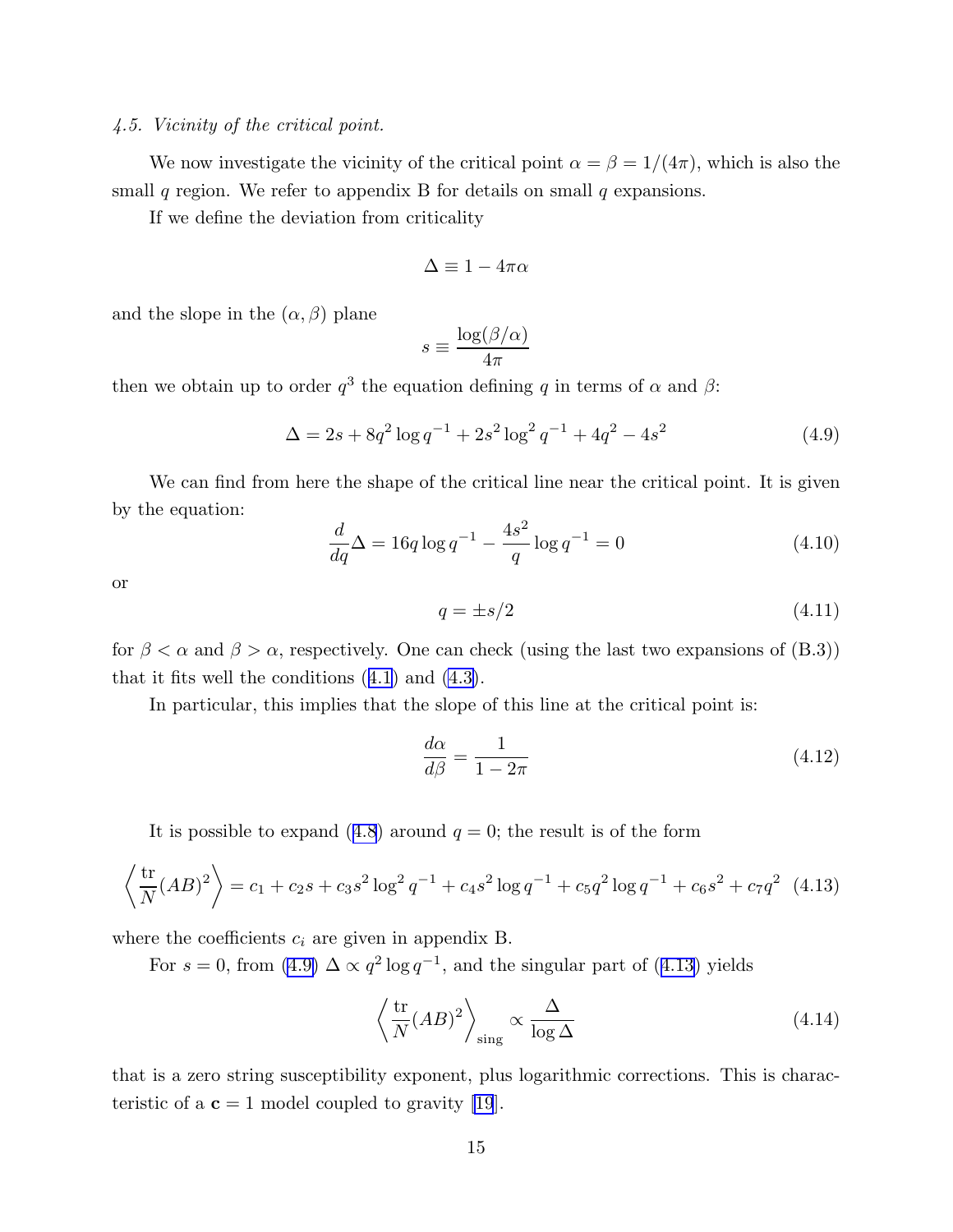Let us also note that on the critical line  $s = \pm 2q$ , one can check that, as expected,

$$
\frac{d}{dq}\left\langle\frac{\text{tr}}{N}(AB)^2\right\rangle = 0
$$

The free energy of the underlying statistical-mechanical model in the thermodynamical limit can be obtained by the following trick [\[6](#page-23-0)]. The planar free energy of the matrix model (i.e. the partition function of the statistical model on connected planar graphs) near the critical line looks as

$$
\log Z \sim \sum_{n} n^{\gamma_{str}-3} [\alpha/\alpha_*(s)]^n \tag{4.15}
$$

where  $\alpha_*(s)$  is the radius of convergency of the series at fixed s, and n (the number of  $A^4$ vertices) characterizes the size of the graphs. Therefore,  $log[\alpha_*(s)]$  plays the role of the free energy per volume unit in the thermodynamical limit. By plugging([4.11\)](#page-15-0) into [\(4.9](#page-15-0)) we find:

$$
\Delta_*(s) = 1 - 4\pi\alpha_*(s) = 2s + s^2 \log(4/s^2) + s^2 \log^2(4/s^2) - 3s^2 \tag{4.16}
$$

Whereas this function and its first derivative are finite and continuous the second derivative (playing the role of the specific heat of the problem with s along the critical line being the "temperature") developes a  $\log^2$  type singularity:

$$
\frac{d^2}{ds^2} \Delta_*(s) \sim 2\log^2(4/s^2) \qquad \text{for } s \to 0 \tag{4.17}
$$

giving rise to a second order phase transition.

This is an unusual result since for most of the spin models on random dynamical graphs the transition is usually of the third order. A similar situation, but with a log type singularity accurs in the model of percolation on dynamical random graphs solved in [\[20](#page-23-0)].

#### 5. Conclusion

Our results show that the possibilities to find new exact solutions of the matrix models are far from being exhausted. The character expansion method used here enlarges the class of such models with a potentially very rich spectrum of critical behaviours and thus with numerous possible applications to mesoscopic physics, enumeration of graphs, statisticalmechanical models on random dynamical graphs, etc.

For example, a rather general class of such models for  $p$  hermitean matrices can be given by the action:  $S = \text{tr}(\sum_{k=1}^p V_k(M_k) + f(\prod_{k=1}^p M_k))$  for arbitrary functions  $V_k$  and F. It is easy to see from the orthogonality of characters that the exponent of the last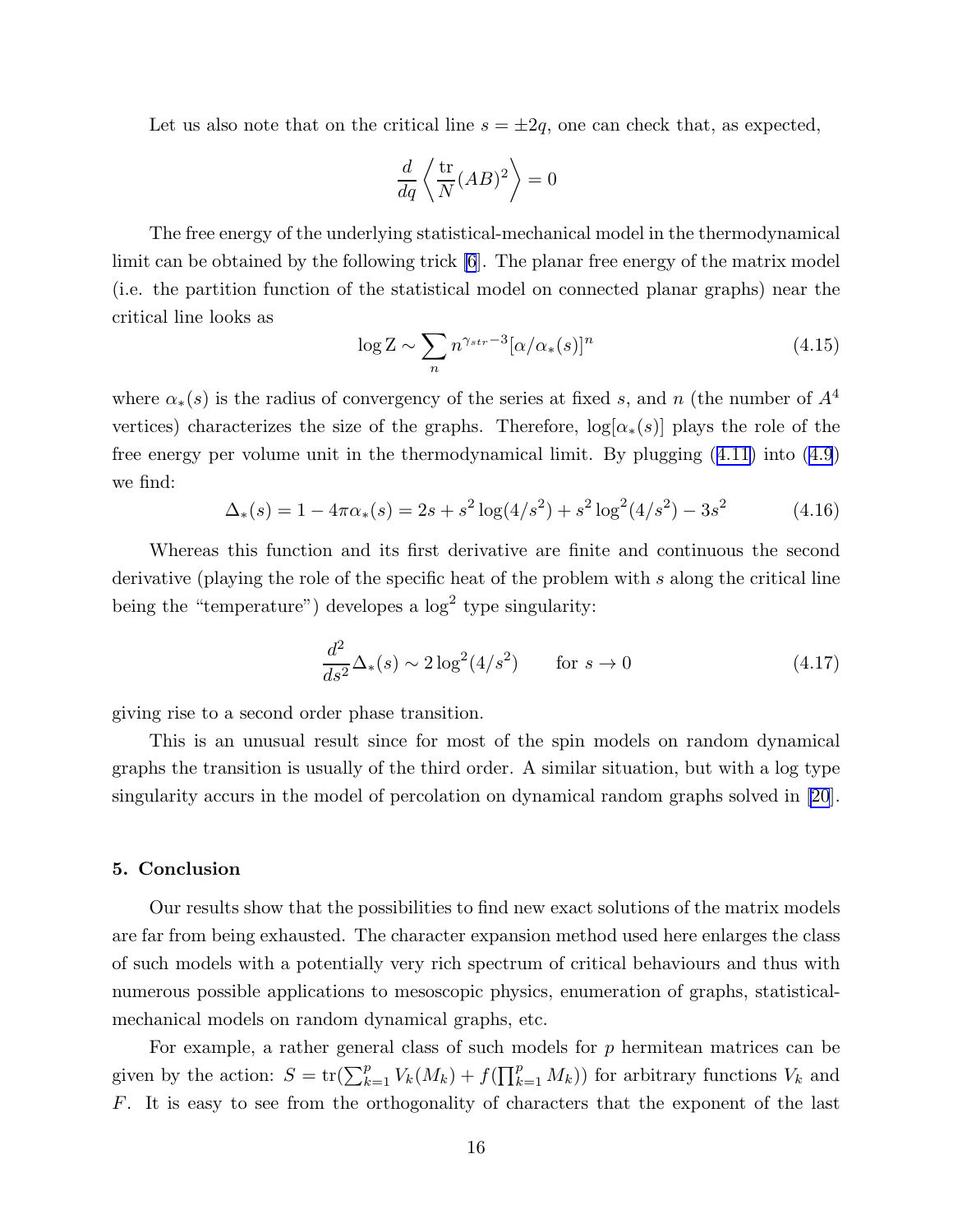term can be integrated over relative angles of the matrices. But even this is not the most general example.

One interesting question we can pose here is the following: is there any integrable structure behind the representation expansions of partition functions like([2.2](#page-5-0))? For more conventional matrix models, we are used to the fact that they can be represented as tau-functiopns of some integrable hierarchies of classical differential equations. These taufunctions are usually some  $N \times N$  determinants or Fredholm determinants in the grand canonical ensemble with respect to N.

The particular elements of this formula remind the objects known from the taufunctions: the characters or their integrals with one-matrix weights (like in [\(2.3\)](#page-5-0)), as well as the product  $\prod (h^{\text{even}} - h^{\text{odd}})^{-1}$  have determinant representations (or, in other words, some fermionic analogues). But we don't know such a representation for the whole sum over Young tableaux. If such a representation exists it could allow us to analyse the critical behaviour for all genera of random graphs in the double scaling limit, like for the more standard matrix models [\[21](#page-23-0)], [\[22](#page-23-0)], [\[23](#page-23-0)].

Let us also note that the universal behaviours of the physical quantities we found, likethe loop function ([4.5](#page-13-0)) look different from the known patterns for the  $c = 1$  matter coupled to 2D gravity. A possible explanation is that the loops we are considering differ from the usual ones (through different "boundary conditions" on the loop). If so, it would be interesting to make the connection between the different types of loops.

Also, the critical point we have in our model is only one point in the critical line of  $c = 1$  CFTs. In order to describe more precisely the properties of this point, it would be interesting to investigate the possibility of a non-trivial scaling limit around the critical point  $\alpha_{\star} = \beta_{\star} = 1/(4\pi)$ . This would shed light on the perturbing operator around the fixed point, which is directly related to the radius of compactification  $R$  in the equivalent bosonic formulation; it would give an independent check of the predicted radius  $R = 1/(2\sqrt{2})$ .

Finally, it would of course be very interesting to obtain the solution of the full 8-vertex modelcoupled to 2D gravity (with all couplings  $b, c, d$  independent in  $(1.4)$  $(1.4)$ ). This would allow to describe the most general critical properties of  $c = 1$  coupled to 2D gravity. But for the moment, even character expansion methods cannot solve this more general matrix model.

## Acknowledgements

The authors would like to thank I. Kostov for many useful discussions.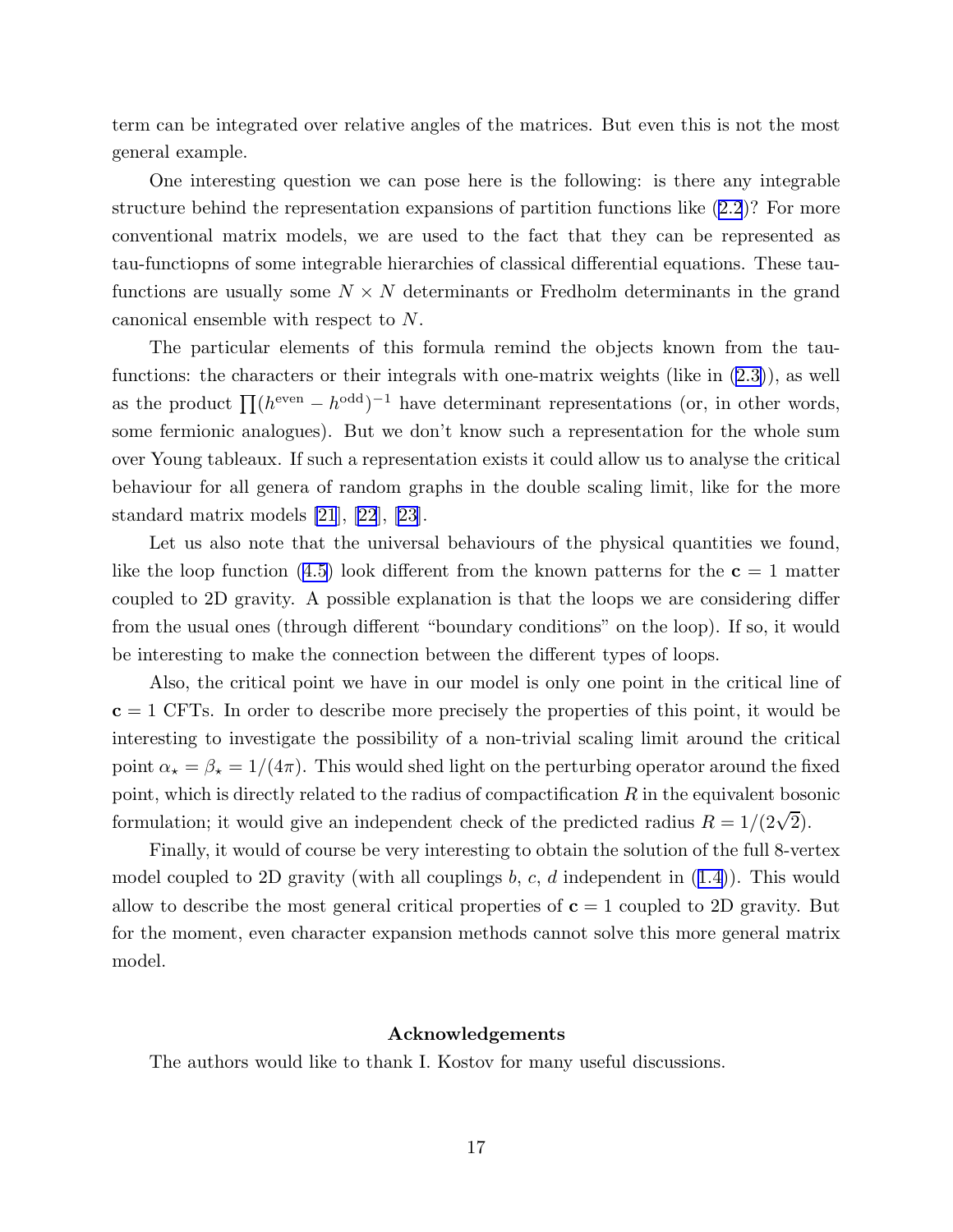#### <span id="page-18-0"></span>Appendix A. Study of particular cases.

*A.1.*  $\beta = 0$ : the usual one matrix model revisited.

When  $\beta = 0$  the model reduces to two decoupled one-matrix models with the standard action  $\frac{1}{2}$ tr  $M^2 + \frac{\alpha}{4}$  $\frac{\alpha}{4}$  tr  $M^4$ . We shall now compare our solution with the classical solution of pure gravity.

Since the expansion in characters is trivial for  $\beta = 0$ , the saddle point character is necessarily the trivial representation, i.e.  $\rho(h) = 1$  for  $h \in [0, 1]$ . Therefore

$$
H(h) = \log \frac{h}{h-1}
$$

which implies that  $h_1 = h_2 = 1$  (the cut reduces to a pole at  $h = 1$ ), and

$$
\lambda_{\pm}^{2}(h) = \frac{1}{\sqrt{\alpha}} \frac{(\sqrt{h_3} \pm \sqrt{h_3 - h})^2}{\sqrt{h_3 - 1} \mp \sqrt{h_3 - h}}
$$
(A.1)

 $h_3$  is given explicitly as a function of  $\alpha$  by

$$
h_3 = \frac{5/4 - 3\alpha + \sqrt{1 - 12\alpha}}{9\alpha}
$$

which has a singularity at  $\alpha = 1/12$ , the critical point of pure gravity.

On the other hand, one can use the standard method for this model, which is to solve directly the saddle point equations for the eigenvalues. Indeed, when the character is trivial, it is clear from [\(2.5\)](#page-6-0)that  $h(\lambda) = \lambda \omega(\lambda)$ ; then ([2.6](#page-6-0)) becomes

$$
2\hbar - \lambda^2 + \alpha \lambda^4 = 0
$$

which yields

$$
h_{\pm} = \frac{1}{2} \left[ \lambda^2 - \alpha \lambda^2 \pm (\alpha \lambda^2 - 1 + \frac{1}{2} \alpha \lambda_c^2) \sqrt{\lambda^2 (\lambda^2 - \lambda_c^2)} \right]
$$
(A.2)

where  $h(\lambda) \equiv h_+(\lambda)$  is the physical sheet, and  $h^{\dagger}(\lambda) \equiv h_-(\lambda)$  is the other sheet connected by the cut  $[-\lambda_c, +\lambda_c]^4$ . The end point of the cut  $\lambda_c$  is given by:

$$
\lambda_c^2 = \frac{2}{3\alpha} (1 - \sqrt{1 - 12\alpha})
$$

Notethat  $h^{\dagger}(\lambda)$  has the correct expansion  $(2.8)$  $(2.8)$  $(2.8)$  as  $\lambda \to \infty$ .

<sup>&</sup>lt;sup>4</sup> As a function of  $\lambda^2$ , the cut of  $h(\lambda^2)$  is  $[0, \lambda_c^2]$ .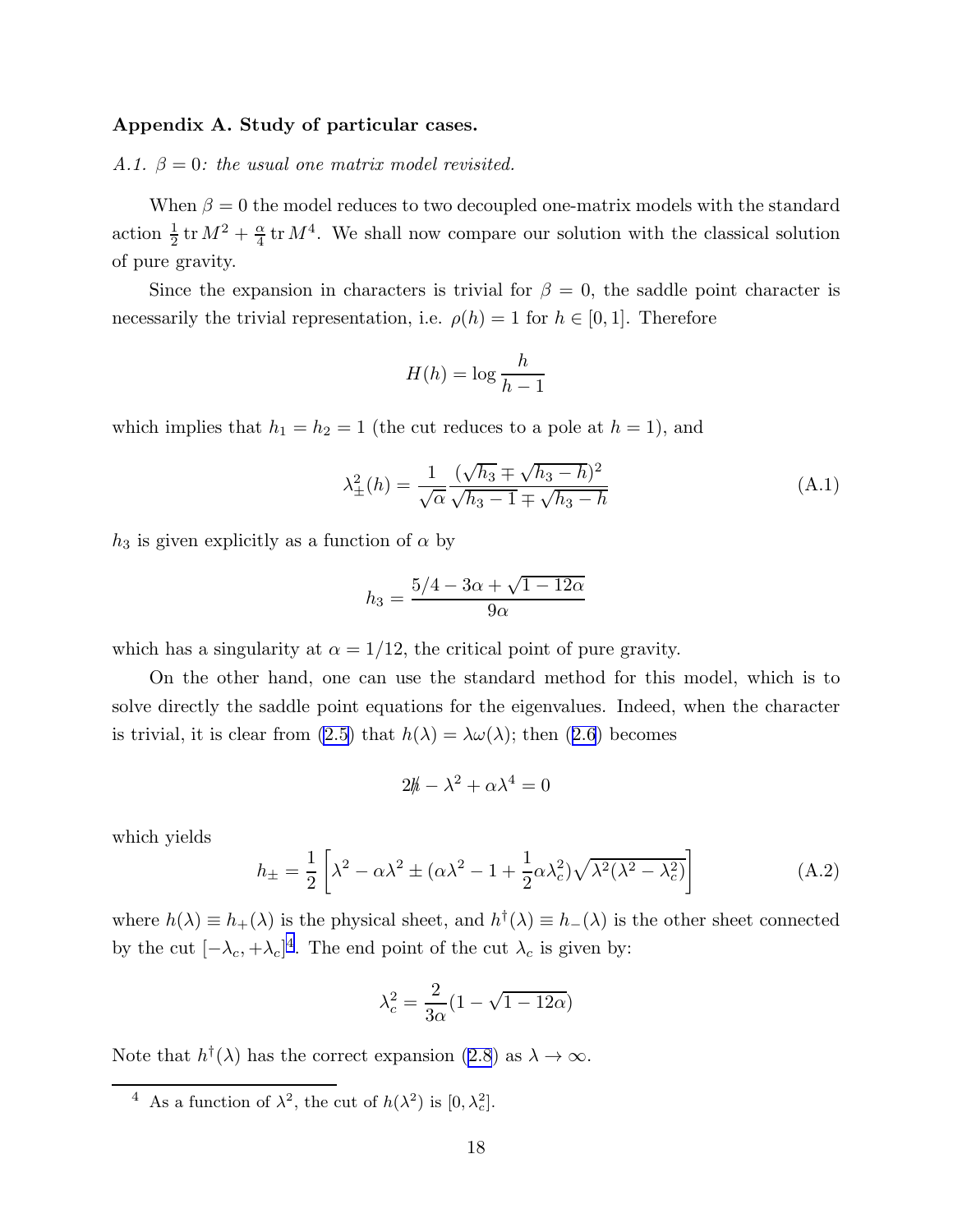Itis easy to show that  $\lambda^2(h)$  given by  $(A.1)$  $(A.1)$ , and  $h(\lambda^2)$  given by  $(A.2)$ , are functional inverses of each other: indeed they are the solution of the equation

$$
\alpha \lambda^4 (h-1) - \lambda^2 (h - \alpha h_3 \lambda_c^2) + h^2 = 0 \tag{A.3}
$$

which is quadratic in  $\lambda^2$  and in h.

Criticality is of course obtained when  $\alpha \to \alpha_c = 1/12$ . By computing correlation functions one immediately finds that the string susceptiblity  $\gamma = -\frac{1}{2}$  $\frac{1}{2}$ , that is pure gravity.

Let us also remind the reader of the universal loop scaling function. The asymptotics of the loop average  $\langle \text{tr } A^{2n} \rangle$  (which is interpreted as the summation over surfaces with a fixed boundary of length  $n$ ), n large, are dominated by the singularity of the resolvent  $\omega(\lambda)$  (or of  $h(\lambda)$ ) which is closest to  $\lambda = \infty$ . Here, it is the square root singularity starting at  $\lambda = \lambda_c$ . Equivalently, one can say that  $h_c \equiv h(\lambda = \lambda_c)$  is a critical point of the function  $\lambda(h)$ . When  $\alpha \to \alpha_c$ ,  $h_c$  collides with the branch point  $h_3$ , as expected. One can now take a scaling limit where the renormalized cosmological constant  $\Delta = \alpha_c - \alpha \rightarrow 0$  (so that the average area of the closed surface  $\langle A \rangle \propto 1/\Delta$  diverges) and the renormalized boundary cosmological constant  $\lambda - \lambda_c \to 0$  (so that the typical size of the loop  $\langle l \rangle \propto 1/(\lambda - \lambda_c)$ diverges) in a correlated manner. Here, the scaling function is:

$$
\frac{h - h_c}{\Delta^{3/4}} \propto \left( \text{cst} - \frac{\lambda - \lambda_c}{\Delta^{1/2}} \right) \left( \frac{\lambda - \lambda_c}{\Delta^{1/2}} \right)^{1/2} \tag{A.4}
$$

*A.2.*  $\alpha = 0$ *.* 

When  $\alpha = 0$ , only the vertex tr(*ABAB*) survives, so that one has a model with two types of loops which intersect each other all over the surface. Discarding one of the two types of loops, one finds a model of *dense* loops, i.e. loops that cover the entire space. This looks very similar to the dense phase of the  $O(1)$  model (i.e. low-temperature phase of the Ising model coupled to gravity), which has already been studied in[[24\]](#page-23-0). In fact, theABAB model with  $\alpha = 0$  (and its  $O(n)$  generalisation) was already studied in [[25\]](#page-23-0) (by completely different methods from ours), where it was shown to be equivalent to a modified $O(1)$  model. Let us compare here our results with those of [\[24](#page-23-0)] and [[25\]](#page-23-0).

If $\alpha = 0$ , the expansion ([2.9](#page-7-0)) implies that the analytic structure looks different from the generic case  $\alpha > 0$ : indeed,  $\lambda$  has no cut going to infinity. In other words, when  $\alpha \to 0$ ,  $h_3$ tends to infinity (more precisely, one can show that  $h_3 \sim 1/(4\alpha)$ ). We are left with a single cut  $[h_1, h_2]$ ; using the general solution and the additional relation  $\lambda^2(h) = h \exp(H(h))$ which follows from the fact that  $\alpha = 0$ , we can explicitly the function  $\lambda(h)$ :

$$
\lambda(h) = \frac{1}{2} \frac{(h + \sqrt{(h - h_1)(h - h_2)} + \sqrt{h_1 h_2})^2}{h(\sqrt{h - h_1} + \sqrt{h - h_2})}
$$
(A.5)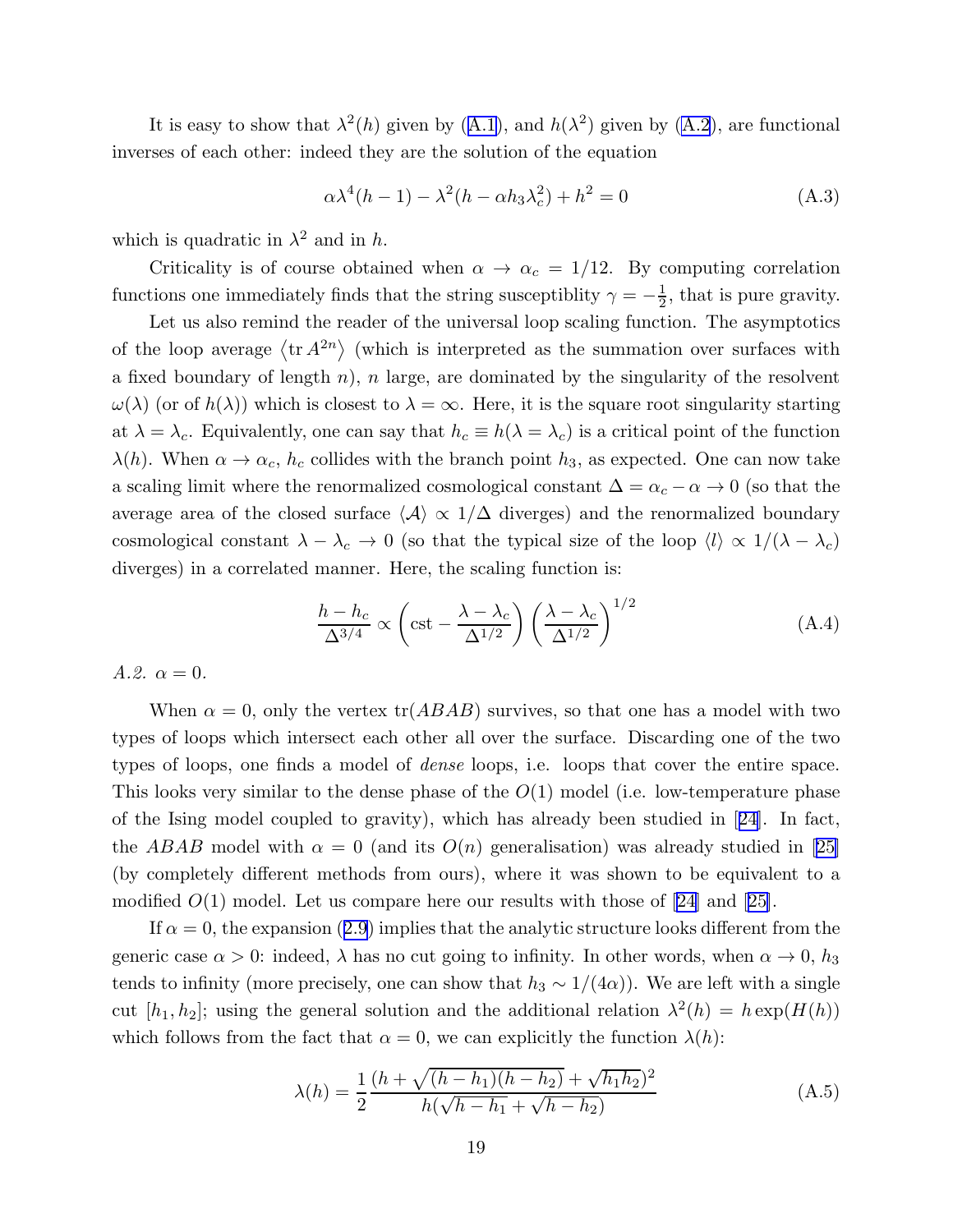$h_1$  and  $h_2$  are given as solutions of a third degree equation:  $h_{1,2} = \pm \frac{\beta}{8}$  $\frac{\beta}{8}x^2 + \frac{1}{3}$  $\frac{1}{3}x - \frac{1}{3}$  where

$$
x^3 - \frac{16}{3\beta^2}x + \frac{64}{3\beta^2} = 0
$$

The discriminant  $\Delta' \equiv \frac{4}{81\beta^2} - 1$  vanishes when  $\beta = \beta_c = \frac{2}{9}$  $\frac{2}{9}$  (the value of  $\beta_c$  coincides with whatwas found in [[25\]](#page-23-0)). Then  $h_1 = \frac{2}{3}$  $\frac{2}{3}$ ,  $h_2 = \frac{8}{3}$  $\frac{8}{3}$ , and  $\lambda_c = \lambda(h = h_2) = 3/\sqrt{2}$  satisfies  $\beta_c \lambda_c^2 = 1$ , as follows from general arguments [\[25](#page-23-0)].

One can easily compute the string susceptibility in the limit  $\beta \to \beta_c$ ; using  $x =$  $6(1+\frac{1}{\sqrt{2}})$  $\frac{1}{3}\Delta'^{1/2}+\cdots$ , one finds

$$
\left\langle \frac{\text{tr}}{N} A^2 \right\rangle_{\text{sing}} \propto \Delta^{\prime 3/2}
$$

so that the string susceptibility exponent  $\gamma = -1/2$ , which indicates a  $\mathbf{c} = 0$  model.

However, the loop scaling function is non-trivial; in order to see this, we use the simple formula:

$$
\frac{d}{dh}L(h) = 2\lambda^{-1}\frac{d\lambda}{dh} = \frac{h - 2\sqrt{h_1h_2}}{h\sqrt{(h - h_1)(h - h_2)}}
$$

which shows that  $\lambda(h)$  has a critical point at  $h_c = 2\sqrt{h_1 h_2}$ . This point meets the branch point  $h_2$  when  $\beta \to \beta_c$ , as expected. In the limit  $\beta \to \beta_c$ , the proper scaling ansatz is that  $h - h_c \propto \Delta^{1/2}$ ,  $\lambda - \lambda_c \propto \Delta^{3/4}$ . Then the universal loop scaling function is given by:

$$
\frac{\lambda - \lambda_c}{\Delta'^{3/4}} \propto \frac{\left(\frac{h - h_c}{\Delta'^{1/2}}\right)^2}{\left(\text{cst} + \frac{h - h_c}{\Delta'^{1/2}}\right)^{1/2}}
$$
(A.6)

Note that the scaling  $\lambda - \lambda_c \propto \Delta'^{3/4}$  is unusual since it implies that  $\langle l \rangle \propto {\langle A \rangle}^{3/4}$ .

In both limits  $\frac{h-h_c}{\Delta^{1/2}} \to 0$  and  $\frac{h-h_c}{\Delta^{1/2}} \to \infty$ , one recovers the same asymptotics as the loop function found in[[24](#page-23-0)]; however, the full loop function is different, suggesting that for loops of the same size as a typical loop on the surface, the physics of these two models differs qualitatively.

*A.3.*  $\alpha = \beta$ .

This is the line on which the critical point lies; on this line it is possible to reexpress the function  $D(h)$  using only standard functions (log, square root ...). However, the parameters of the problem still depend on the constants  $k, K', E'$  which are all functions of the elliptic nome  $q$ . Let us see how this works.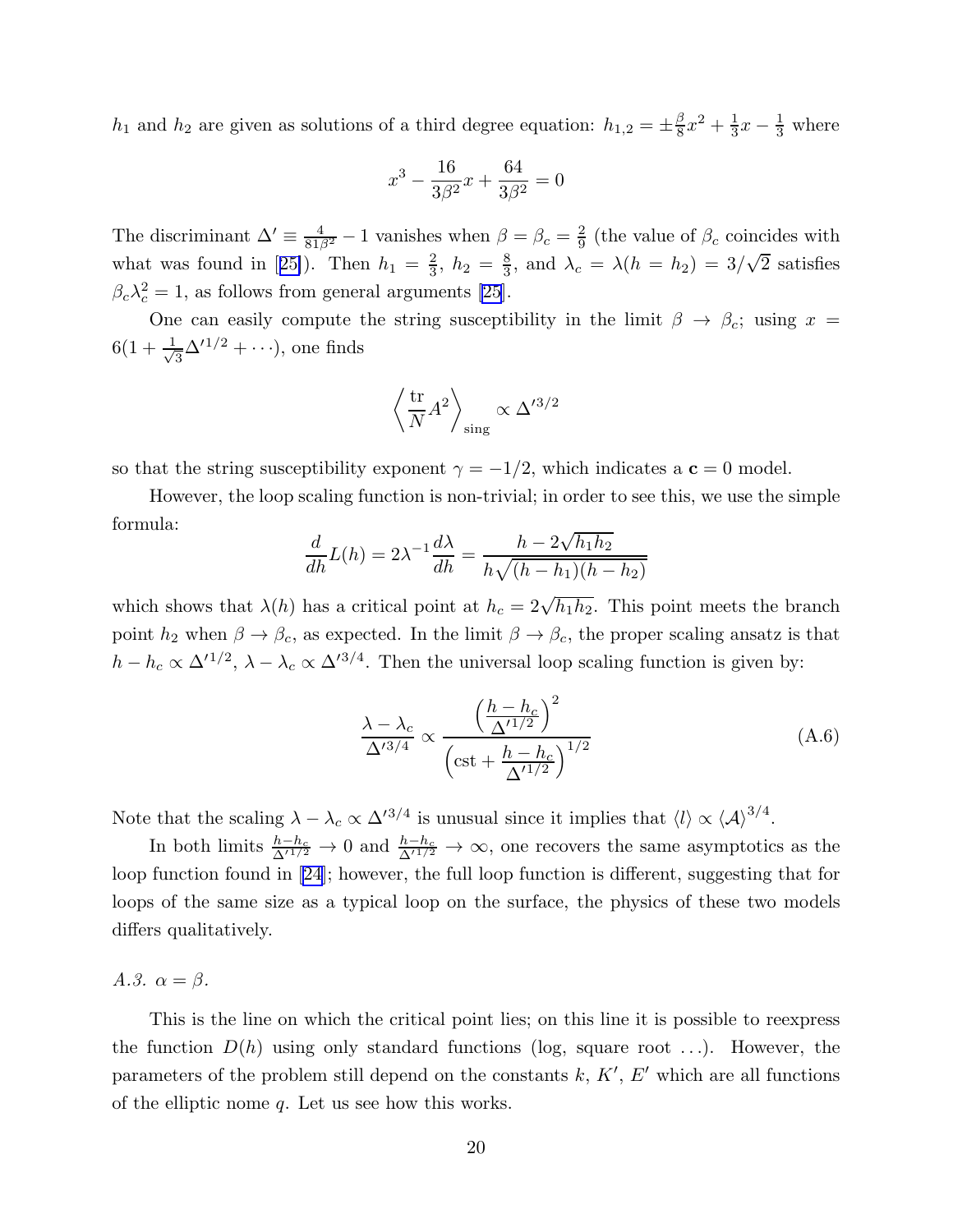Byputting  $\alpha = \beta$  we obtain from ([3.6](#page-9-0)) that  $x_0 = K/2$  and from [\(3.9\)](#page-9-0) that

$$
h_1 = \frac{k'}{4\alpha(1+k')}
$$
  
\n
$$
h_2 = \frac{k'}{4\alpha(1+k')}
$$
  
\n
$$
h_3 = \frac{1}{4\alpha(1+k')^2}
$$
\n(A.7)

If we employ the functional relations for sn and cn, together with the formulas  $\operatorname{sn}(K/2)$  =  $\frac{1}{\sqrt{k'+1}}$  etc, we find:

$$
\rho(h) = 1 + \frac{2}{i\pi} \log \frac{-i\sqrt{(h - h_1)(h_2 - h)} + \sqrt{(h_2 - h_1)(h_3 - h)}}{i\sqrt{(h - h_1)(h_3 - h)} + \sqrt{(h_3 - h_1)(h_2 - h)}}
$$
(A.8)

The constants  $h_1$ ,  $h_2$ ,  $h_3$  are given by (A.7), where  $\alpha$  is:

$$
\alpha = \frac{E' - (1 - k')K'}{2\pi(1 + k')}\tag{A.9}
$$

## Appendix B. Small  $q$  expansions.

We rewrite the condition([3.6](#page-9-0)) as

$$
\frac{\pi}{2K}x_0 = \frac{\pi}{4} + s\log q^{-1}
$$

where it is reminded that

$$
s \equiv \frac{\log(\beta/\alpha)}{4\pi}
$$

Inthese variables, the defining equation ([3.12](#page-10-0)) for  $\alpha$  becomes:

$$
2\pi^2 \alpha = KE' \frac{1}{2s + \frac{\theta_1'}{\theta_1}(\frac{\pi x_0}{2K})} - KK' \frac{2s + \frac{\theta_4'}{\theta_4}(\frac{\pi x_0}{2K})}{\left[2s + \frac{\theta_1'}{\theta_1}(\frac{\pi x_0}{2K})\right]^2 \text{sn}^2 x_0}
$$
(B.1)

We then use the  $q$  expansions:

$$
K = \pi/2(1 + 4q + 4q^{2} + O(q^{3}))
$$
  
\n
$$
K' = \frac{\log q^{-1}}{2}(1 + 4q + 4q^{2} + O(q^{3}))
$$
  
\n
$$
E' = 1 + 4q \log q^{-1} - 4q - 8q^{2} \log q^{-1} + 12q^{2} + O(q^{3} \log q^{-1})
$$
  
\n
$$
k = 4q^{1/2}(1 - 4q + 14q^{2} + O(q^{3}))
$$
  
\n
$$
k' = 1 - 8q + 32q^{2} + O(q^{3})
$$
\n(B.2)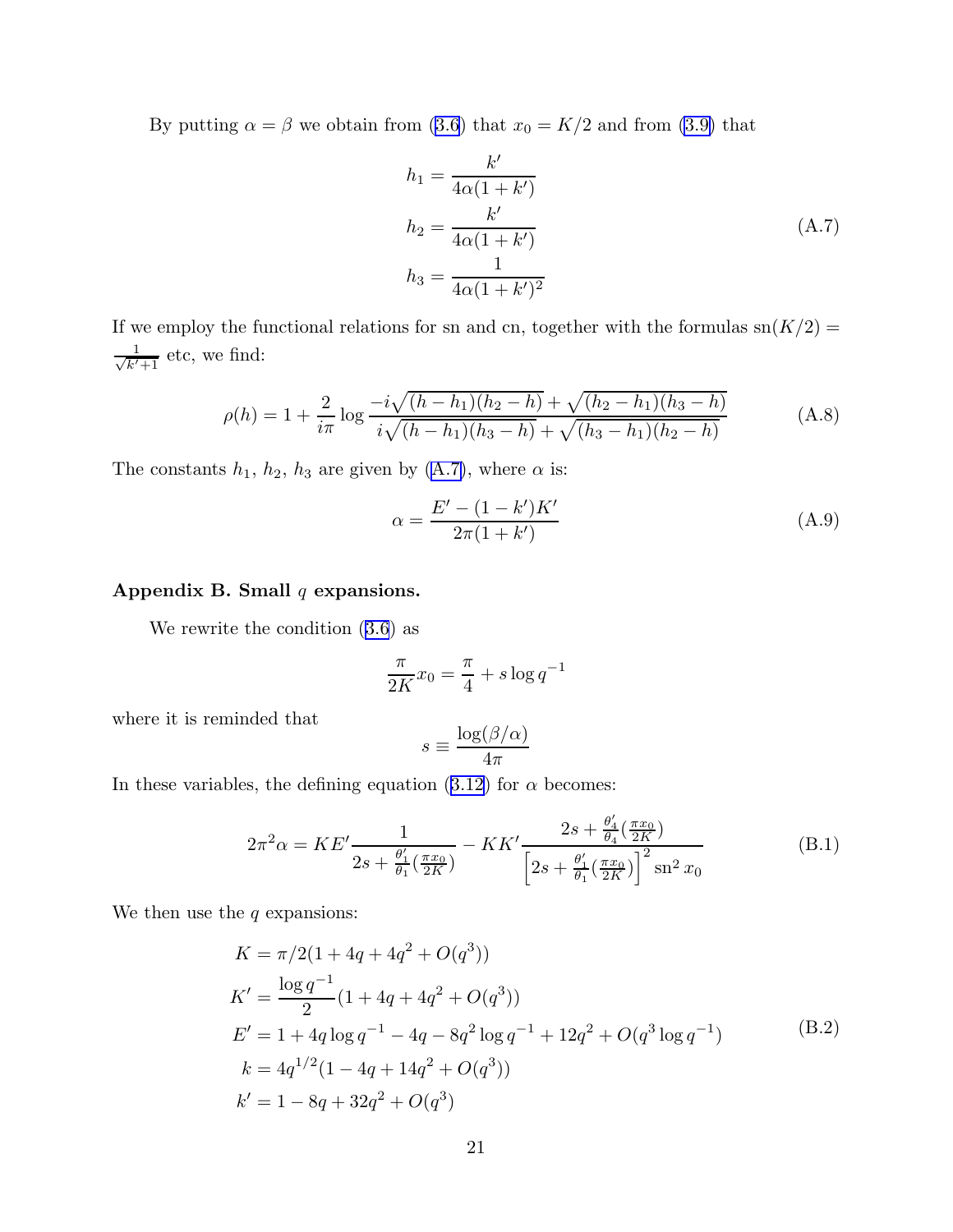and the double  $q$ ,  $s$  expansions:

$$
1/\operatorname{sn}^{2}(x_{0}) = 2(1 - 2s \log q^{-1} - 4q + 4s^{2} \log^{2} q^{-1} + 16qs \log q^{-1} + 16q^{2}) + \cdots
$$
  
\n
$$
\frac{\theta_{1}'}{\theta_{1}} \left(\frac{\pi x_{0}}{2K}\right) = 1 - 2s \log q^{-1} + 2s^{2} \log^{2} q^{-1} + 4q^{2} + \cdots
$$
  
\n
$$
\frac{\theta_{4}'}{\theta_{4}} \left(\frac{\pi x_{0}}{2K}\right) = 4q + \cdots
$$
  
\n
$$
\frac{\theta_{3}'}{\theta_{3}} \left(\frac{\pi x_{0}}{2K}\right) = -4q + \cdots
$$
\n(B.3)

where s is assumed to be – at most – of order q: this turns out to be a correct assumption, since one has  $|s| \lesssim 2q$  (the limiting values define the critical line). In (B.3) the error is of order  $q^3 \log^3 q^{-1}$ .

The deviation of  $\alpha$  from criticality is then given by:

$$
\Delta = 2s + 8q^2 \log q^{-1} + 2s^2 \log^2 q^{-1} + 4q^2 - 4s^2 + O(q^3 \log^3 q^{-1})
$$
 (B.4)

The analogous expression for  $\Delta'=1-4\pi\beta$  is:

$$
\Delta' = 2(1 - 2\pi)s + 8q^2 \log q^{-1} + 2s^2 \log^2 q^{-1} + 4q^2 - 4s^2(1 - 2\pi + 2\pi^2) + O(q^3 \log^3 q^{-1})
$$
 (B.5)

On the critical line,  $s \sim \pm 2q$  and therefore its slope is  $\Delta/\Delta' \sim 1/(1-2\pi)$ .

In the same way, one can expand the correlation function  $(4.7)$ ; the result is

$$
\left\langle \frac{\text{tr}}{N} (AB)^2 \right\rangle = \frac{2\pi}{3} \left( -3 + 2\pi + 2s(-3 + 9\pi - 4\pi^2) - 6s^2 \log^2 q^{-1} + 24\pi s^2 \log q^{-1} - 24q^2 \log q^{-1} + 4\pi s^2 (3 - 12\pi + 4\pi^2) + 12q^2 (-1 + 4\pi) \right) + O(q^3 \log^3 q^{-1})
$$
\n(B.6)

which is of the form [\(4.13\)](#page-15-0).